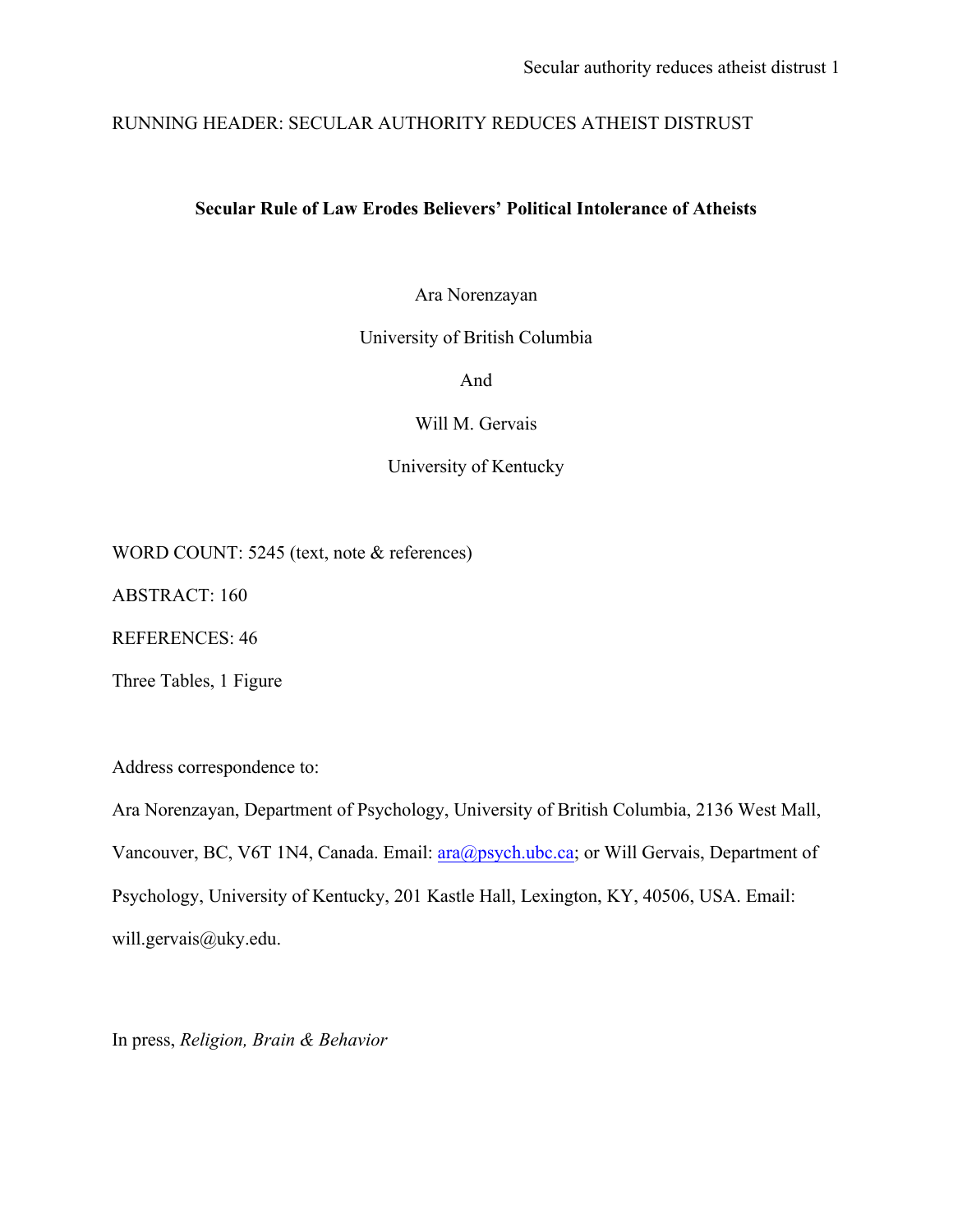## **Abstract**

Atheists are distrusted in societies with religious majorities. However, relatively little is known about the underlying reasons for this phenomenon. Previous evidence suggests that distrust of atheists is in part the result of believers thinking that being under supernatural surveillance by a watchful God underlies moral behavior. However, secular rule of law, including institutions such as police, judges, and courts are also potent sources of prosocial behavior in some parts of the world. The presence of such secular authority therefore could replace religion's prosocial role and erode believers' rejection of atheists. In two complementary cross-national analyses, we found support for this hypothesis: believers from countries with strong secular rule of law showed markedly reduced political intolerance of atheists compared to believers from countries with weak secular rule of law. This relationship remained strong after controlling for individual demographic characteristics and several country-level socio-economic predictors of atheist distrust such as human development, individualism, religious involvement, and distrust of people in general.

**Keywords:** atheism; trust; religious beliefs; God; government; prejudice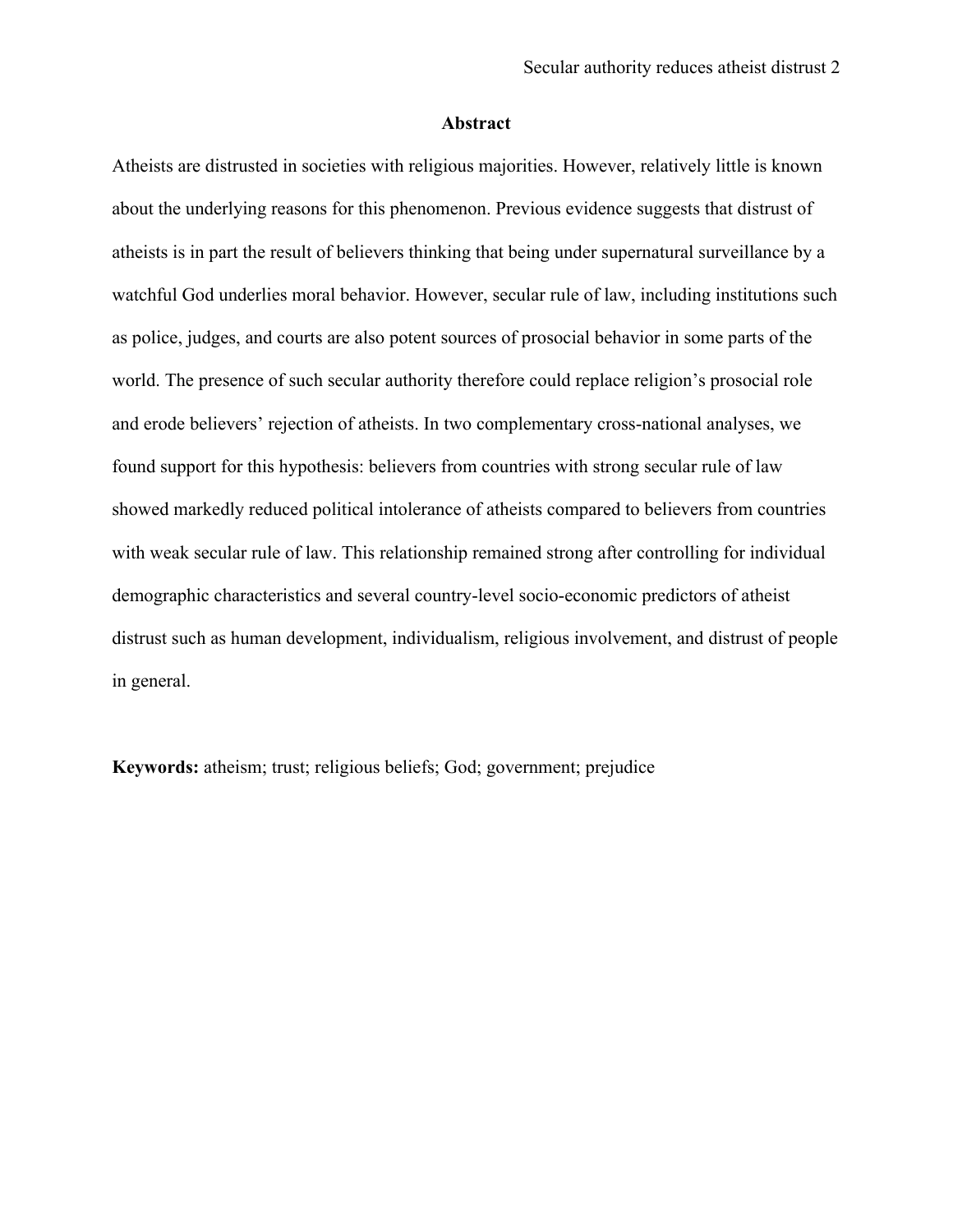## **Secular Rule of Law Erodes Believers' Political Intolerance of Atheists**

Although the majority of the world remains religious, rising levels of economic wealth and social safety nets have led to increasing secularization in the postindustrial world (Norris & Inglehart, 2004). One consequence of this secularization trend has been growing prevalence of atheists, who are estimated to number in the hundreds of millions, possibly more than half a billion worldwide (Zuckerman, 2008; Norenzayan & Gervais, 2013). Despite their significant numbers, however, atheists score at the bottom of cultural acceptance polls in countries with religious majorities (Inglehart, Basanez, Diez-Medrano, Halman, & Luijkx, 2004; Edgell, Gerteis, & Hartmann, 2006; Gervais, 2011; Gervais, Shariff, & Norenzayan, 2011; Norenzayan & Gervais, 2012). In a 2007 Gallup poll, only 45% of American respondents reported that they would vote for a qualified atheist presidential candidate of their preferred political party. This was the lowest of several hypothetical candidates belonging to various marginalized groups, the only one who did not secure a majority vote, and one of the few groups whose cultural acceptance has not increased substantially over time (Edgell et al, 2006). Intolerance of atheists is not confined to the political domain -- Americans rate atheists as the group that least agrees with their vision of America, as well as the group that they would least approve of as marriage partners for their children (Edgell, et al, 2006). Although atheists are rejected in societies having religious majorities, there is considerable variability in attitudes towards atheists across nations (Zuckerman, 2008). For example, while 95% of Pakistanis strongly agree or agree with the statement, "politicians who don't believe in God are unfit for public office," 39% of Americans and equal percentage of Mexicans do so, compared to only 21% of Canadians, and merely 8% of Danes (Inglehart, et al, 2004). What explains this cultural variability? This question has not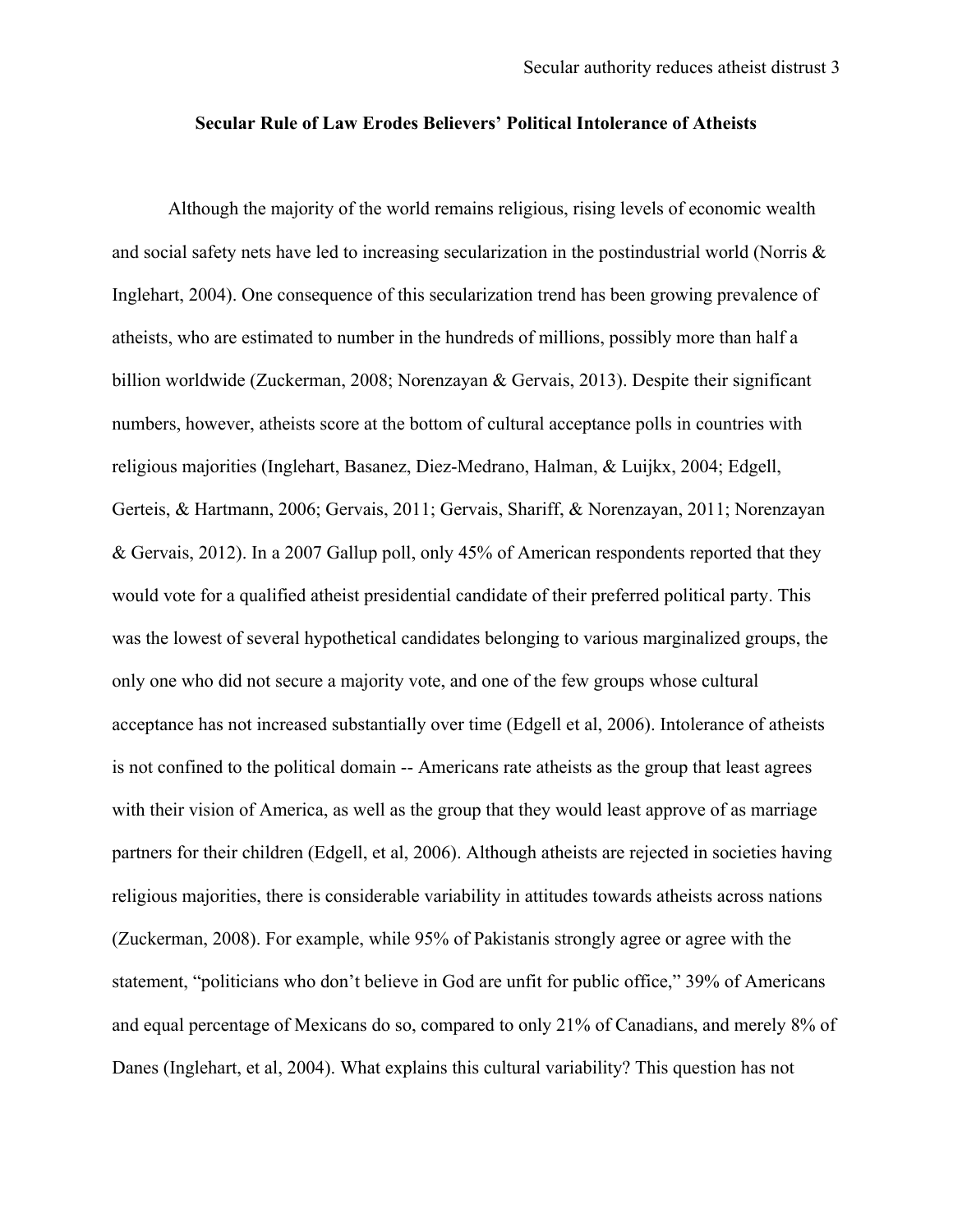received adequate attention from researchers, and is the central question of this paper. Building on recent experimental work exploring factors underlying and potentially mitigating negative attitudes towards atheists (Gervais, 2011; Gervais, et al., 2011; Gervais & Norenzayan, 2012b), we tested the hypothesis that cultural exposure to effective rule of law is a key factor that reduces believers' intolerance of atheists.

## **Believing in Religious Belief**

For cooperation to flourish, individuals must identify potential cooperators and potential freeriders, a central adaptive problem in human cooperation (e.g., Axelrod, 1984; Henrich & Henrich, 2007). However, trustworthiness, as a highly valued trait in other people (Cottrell, Neuberg, & Li, 2007), can only be inferred from indirect cues (Simpson, 2007). There likely are several religious cues that elicit trust, such as costly behaviors that are hard to fake (Sosis & Alcorta, 2003; Bulbulia & Sosis, 2011) and credible displays on the part of cultural models that transmit faith in cultural learners (Henrich, 2009). Above and beyond the trust-promoting benefits of religious participation (e.g., Purzycki & Arakchaa, in press), religious beliefs might operate in tandem with people's hypersensitivity to cues that others are watching to promote cooperation. A variety of evidence indicates that people act more prosocially when they believe that their behavior is being monitored. For example, exposure to pictures of eyes encourages generosity and reduces cheating in anonymous laboratory contexts (Haley & Fessler, 2005) as well as in naturalistic settings (Bateson, Nettle, & Roberts, 2006). Conversely, anonymity -- even illusory cues to anonymity such as wearing dark glasses or being in a dimly lit room, promotes self-interested behavior (e.g, Hoffman, McCabe, Shachat, & Smith, 1994; Zhong, Bohns, & Gino, 2010). Thus, observers may infer that a person who perceives being under surveillance will be on their best behavior, and may therefore be trusted.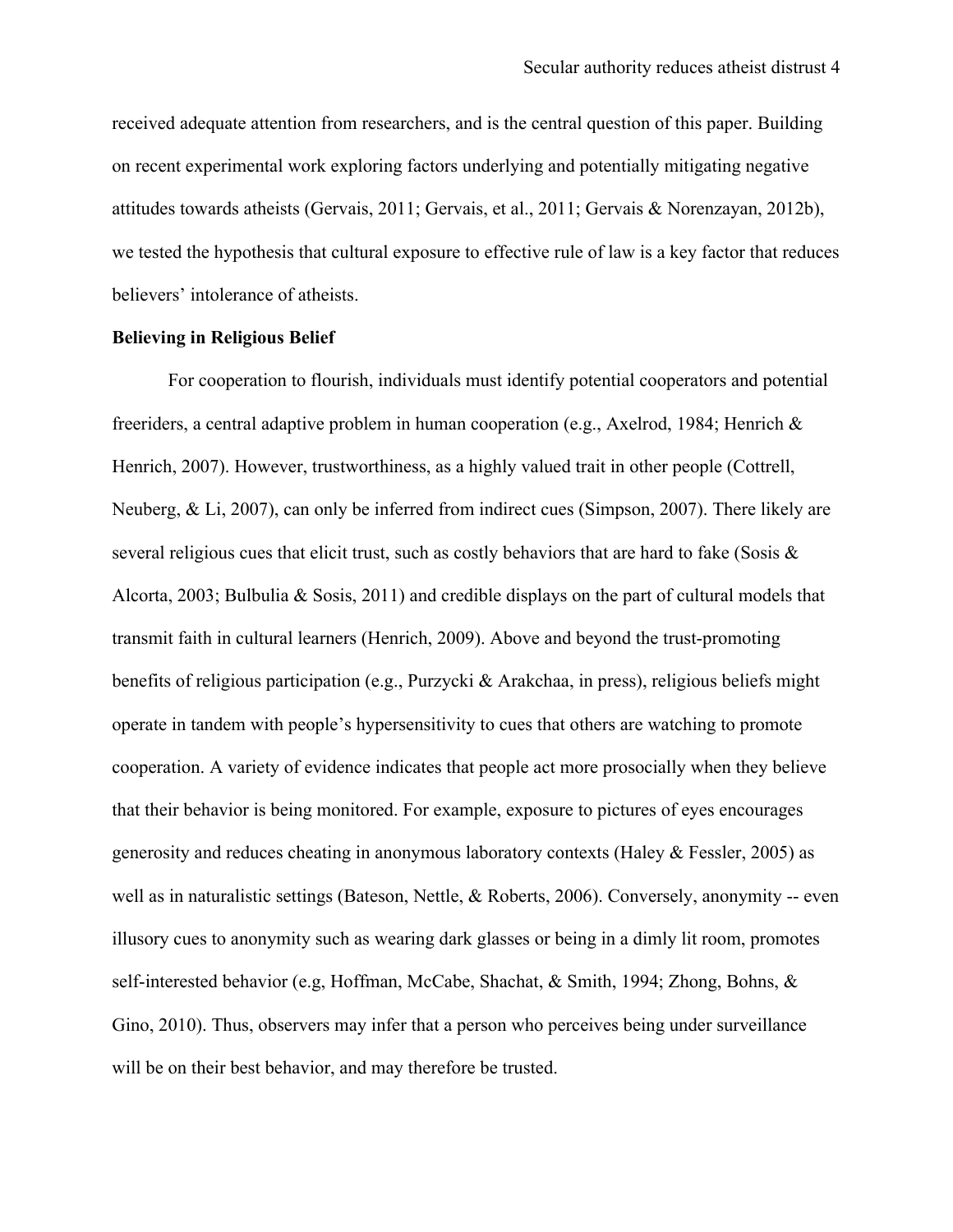However, people in large, anonymous societies cannot watch each other all of the time. This is why in such societies, belief in watchful gods may serve an important social function. Prosocial religious groups endorse the existence of watchful deities who are capable of monitoring and judging human thought and behavior even when no humans are watching (Norenzayan & Shariff, 2008; Norenzayan, in press; Bering, 2011; Johnson & Bering, 2006; for a critical review, see Schloss & Murray, 2011). Consistent with this reasoning, experimentally induced thoughts of supernatural agents, like thoughts of other people watching, heighten psychological states that reflect the experience of being under social monitoring (Gervais & Norenzayan, 2012a). Additionally, God's knowledge of morally relevant behaviors is more cognitively accessible in the minds of believers than morally irrelevant behaviors (Purzycki, Finkel, Shaver, Wales, Cohen, & Sosis, 2012). Therefore, reminders of God and other supernatural agents also encourage a variety of prosocial behaviors (e.g., Pichon, Boccato, & Saroglou, 2007; Randolph-Seng & Nielsen, 2007; Shariff & Norenzayan, 2007; McKay, Efferson, Whitehouse, & Fehr, 2011; Piazza, Bering, & Ingram, 2011).

A persistent association between religious beliefs and displays and cooperative behavior may therefore lead people to use belief in supernatural monitors as a trust cue. Consistent with this, Sosis (2005) reports several historical and contemporary ethnographic examples of religious membership serving as a potent elicitor of trust in cooperative exchanges. Existing experimental evidence from the "trust game" also supports this association between religiosity and trusting behavior in the lab. Participants, particularly believers, were more willing to transfer money to other believers, with the expectation of greater reciprocal cooperation on the latter's part (Tan  $\&$ Vogel, 2008).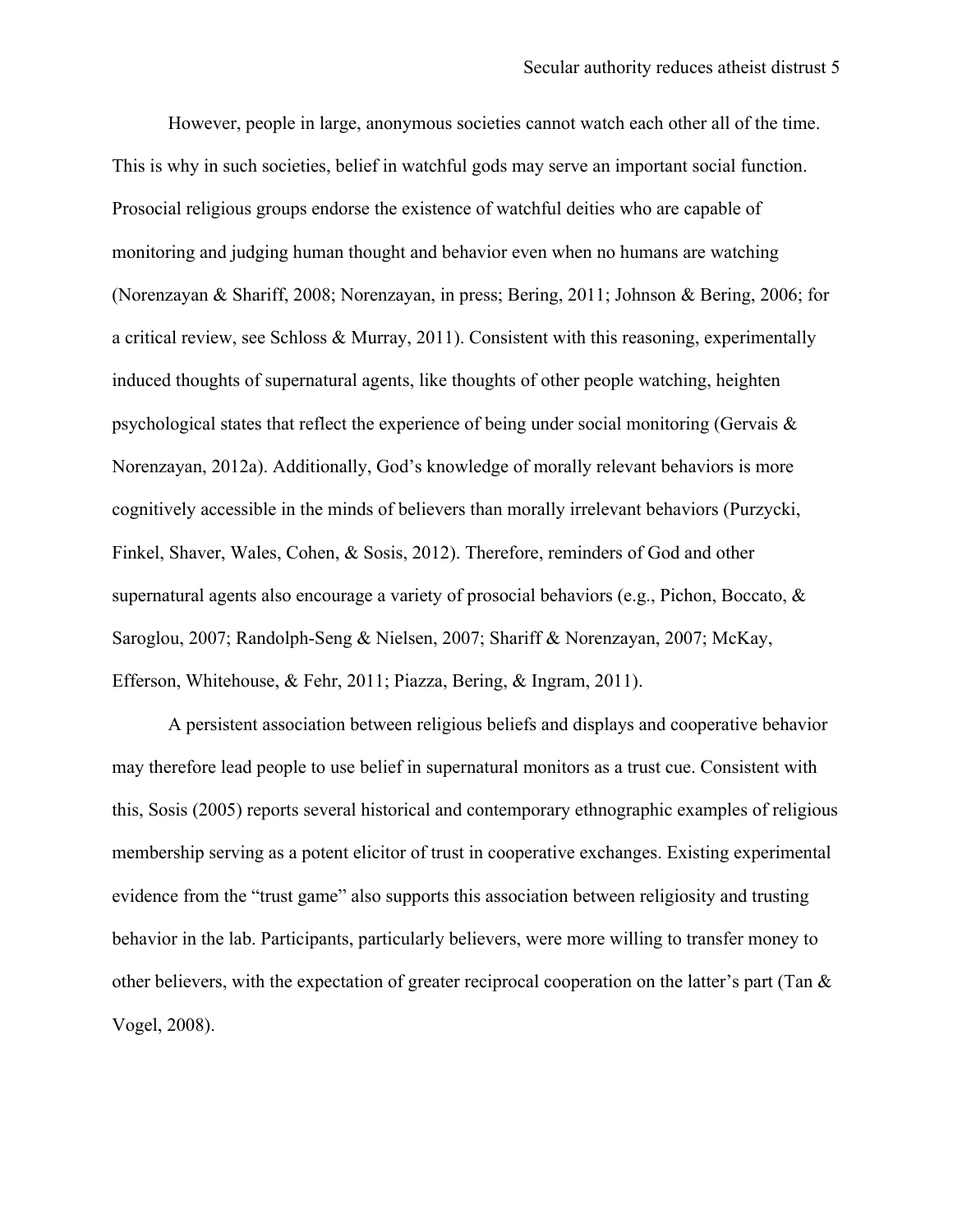This line of reasoning brings us back to the question of why believers view atheists with suspicion. If believers treat sincere belief in God as a cue of trustworthiness, then non-belief would be seen as a strong cue for lack of trust. Consistent with this argument, several lines of experimental evidence show that believers treat criminal untrustworthiness such as committing theft or insurance fraud as typical of atheists, but not of Christians, gays, Jewish people, Muslims, or feminists; belief in God and, specifically, the belief that people behave better when they feel they are under supernatural surveillance, strongly predicted distrust of atheists (Gervais, et al., 2011).

In sum, thinking of God activates the same reputational concerns as does thinking that other people are watching (Gervais & Norenzayan, 2012a). This leads believers to act more cooperatively when God is salient. It also follows that believers treat belief in God as a cue of trustworthiness (e.g., Norenzayan & Shariff, 2008), and view atheists as "moral wild cards" because atheists do not believe that a real God is monitoring their behavior. Thus, one key consequence of religious prosociality is distrust of atheists (Gervais, et al., 2011).

#### **The Interchangeable Functions of Social and Supernatural Surveillance**

Large-scale prosociality rooted in religion is far from the only source of prosociality; modern secular institutions have given rise to high levels of cooperation and trust in many places, in some cases even replacing supernatural authority (Norris & Inglehart, 2004). Consistent with this pattern found at a societal level, experimentally induced reminders of secular authority concepts (e.g., civic, jury, police) increase prosocial behavior as much as reminders of a watchful God (Shariff & Norenzayan, 2007, Study 2). Therefore, secular and sacred authority could serve interchangeable functions in encouraging trust and prosociality, with important implications for distrust of atheists.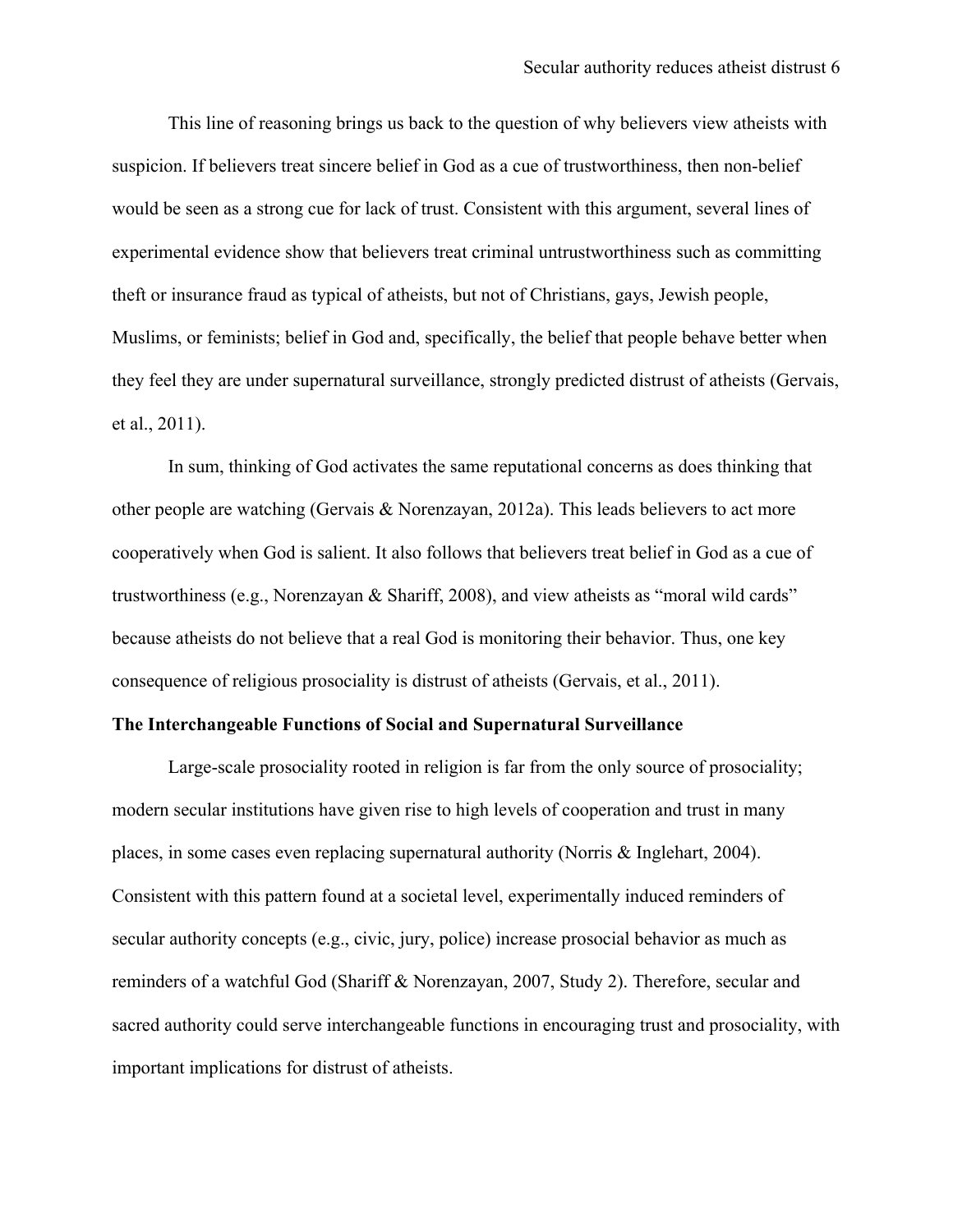To the extent that people become aware of other "higher" (though not supernatural) powers that monitor social interactions, they may be less inclined to rely on belief in supernatural sources of social monitoring as cues to trustworthiness, and as a result be less likely to view atheists with intolerance. That is, trust-inspiring secular authorities that enforce prosocial behaviour should reduce intolerance of atheists. This effect should be specific to atheist distrust, and not be merely a byproduct of reduced distrust of people in general.

This hypothesis gains plausibility in light of recent experimental evidence using cognitive priming. Following the logic outlined above, we (Gervais & Norenzayan, 2012b) found that reminders of secular authority reduced distrust of atheists in samples drawn from countries with strong secular institutions (Canada and the United States). In one study, overt reminders of effective secular authority (watching a video about the effectiveness of local police, compared to watching a video about local tourist attractions) reduced distrust of atheists. In two additional experiments, reminders of secular authority using an implicit priming technique again reduced distrust of atheists. These effects were specific to atheists. In all three studies, distrust or prejudice towards other groups also targeted by many religious groups, such as gays, were not affected. In sum, reminders of watchful secular authorities (e.g., police, judges, and courts) reduced believers' distrust of atheists, but (as predicted by the theoretical argument) *did not* affect prejudice towards, or distrust of, other groups.

#### **Present Research**

If cultural exposure to reliable secular authority reduces intolerance of atheists, then religious believers from countries with a firmly established secular rule of law should be, all else equal, less intolerant of atheists than are believers from countries comparatively lacking effective secular institutions enforcing prosocial interactions. In other words, effective secular rule of law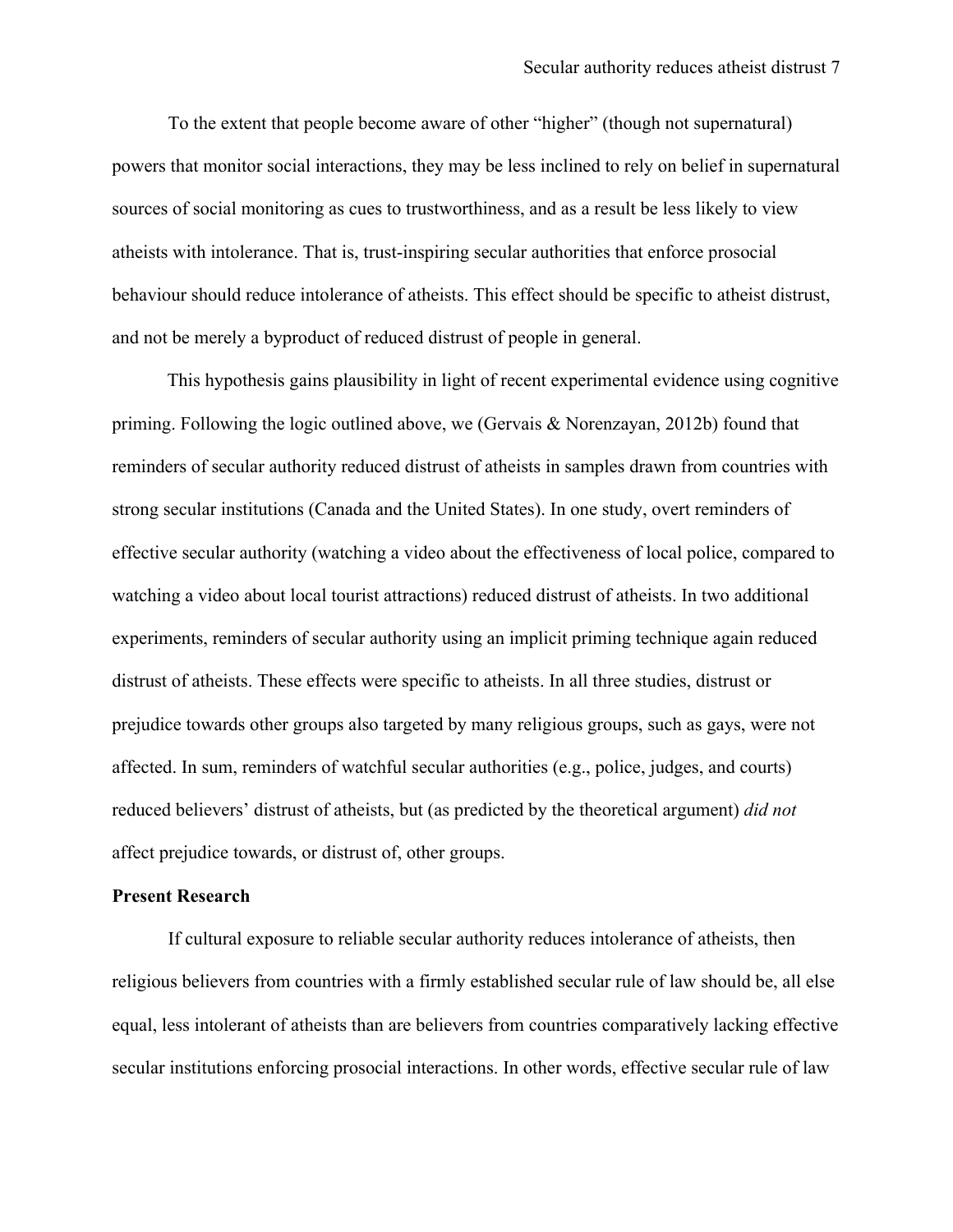should predict reduced intolerance of atheists among believers worldwide. We focused on a dependent measure that assessed tolerance of atheists in politics, because this is one important domain of trust and cultural acceptance that has been widely assessed across societies. We tested this hypothesis using three strategies. First, to rule out perceived similarity or ingroup bias as an obvious alternative explanation, we excluded atheists from our samples, focusing instead on the question of believers' intolerance of atheists. Second, we assessed whether the effects of rule of law on intolerance of atheists were dependent on the prevalence of religious believers across countries. Third, a single statistical model that would have included all the covariates would have led to a sharp reduction in sample size. To overcome this problem, we conducted two complementary statistical analyses (henceforth Model 1 and Model 2) that controlled for different covariates, enabling us to test the robustness of our findings against alternative third variable explanations.

One alternative explanation is that rule of law's effect on intolerance of atheists is caused by high levels of human development enjoyed by countries with strong rule of law. This is plausible because human development is a powerful predictor of a variety of social attitudes, including societal trust and lower levels of intolerance towards marginalized groups. Another possibility is that it is the cultural ideology of individualism (Triandis, 1993) -- also associated with greater rule of law -- that erodes distrust of atheism by fostering values associated with respect for freedom of thought and action even for citizens seen to be counter-normative. Consistent with these two possibilities, both human development and individualism indeed independently predict international variation in attitudes towards atheists (Gervais, 2011). A third alternative explanation is that the path from strong rule of law to less intolerance of atheists is not specific to atheists, but it is a byproduct of rule of law fostering trust towards people in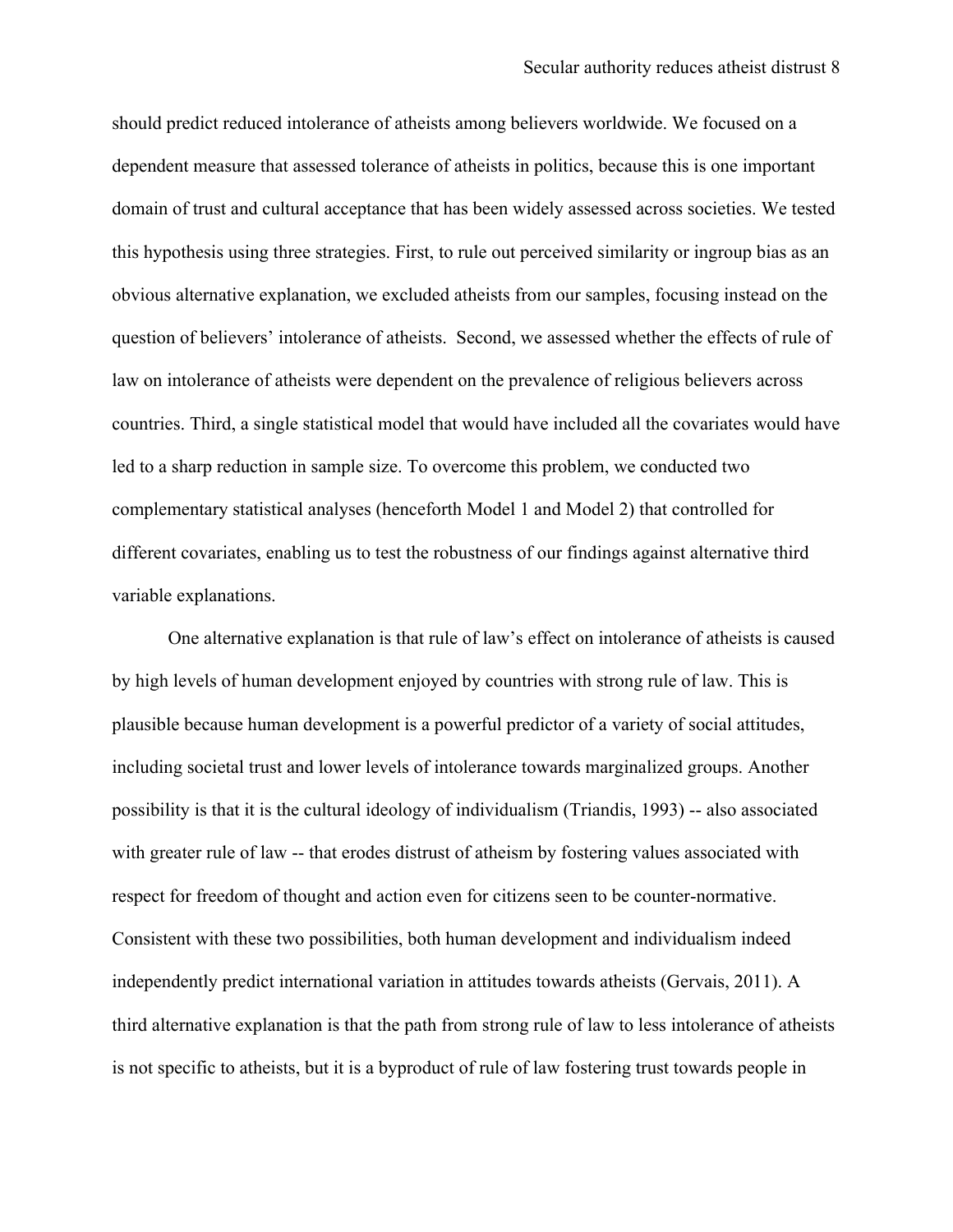general. To assess these alternative explanations, Model 1 controlled for country-level human development and prevalence of religious believers, and evaluated the specificity of effects by controlling for trust towards people in general. Model 2 included Human Development, prevalence of religious believers, and Individualism as country-level covariates, and assessed individual-level key socio-demographic controls (see below). Cross national sample sizes varied between  $N = 31$  and  $N = 54$  contingent on the availability of cases depending on the variables under consideration.

#### **Method**

#### *Model 1*

We calculated a country-by-country measure of political intolerance of atheists. In this Model, we controlled for international differences in human development and religious belief. In addition, we measured distrust of people in general to test the alternative possibility that effective secular authority reduces atheist distrust by making people generally more trusting of each other.

*Political Intolerance of Atheists*. We selected participants from Waves 4 and 5 (years 1999-2007) of the World Values Survey who indicated that they believe in God. Using these participants, we calculated mean country-level agreement with the statement "People who do not believe in God are unfit for public office" as a measure of atheist distrust (*N*= 48446 people from 35 countries). This item, and others like it, are widely used by sociologists to assess social exclusion of various outgroups, including distrust of atheists worldwide (Zuckerman, 2008). In a separate pilot study with American participants (*N*= 50), we found that endorsement of this political intolerance item correlated significantly and highly with a single item standard "distrust thermometer" assessing distrust towards atheists (see Gervais, et al., 2011),  $r = .57$ ,  $p < .001$ , providing additional validity evidence for the dependent measure.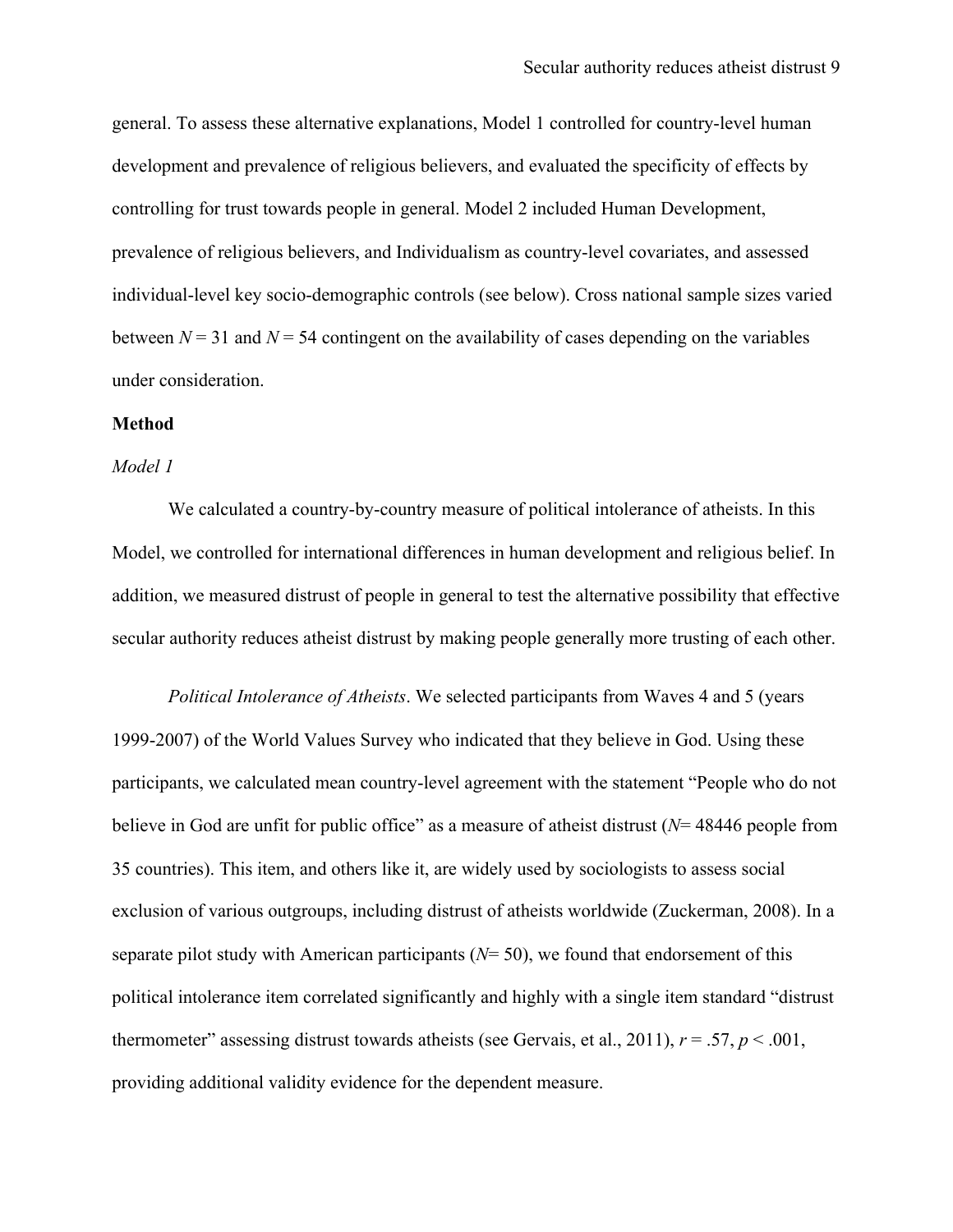*Secular Rule of Law*. Rule of law was assessed using data collated by the World Bank pertaining to the degree to which secular authorities create and enforce laws that help guarantee individual coordination and cooperation, focusing on "quality of contract enforcement, property rights, the police, and the courts" (http://www.info.worldbank.org/governance/wgi/pdf/rl.pdf). We calculated a composite Rule of Law score by calculating each country's mean score for the years 2000-2007. Standardized scores ranged from countries with very ineffective secular authority (e.g., Nigeria: -1.58, Russia: -.64) to countries with very effective secular authority (e.g., Finland: 1.91, Canada: 1.67). In addition, this index is strongly associated with other government effectiveness indices, such as World Bank's overall government effectiveness index (*r* = .97) and Transparency International's Corruption Index (*r* = -.97). The overall pattern of results is similar if either of these measures is used instead of Rule of Law.

*Covariates*. We included key country-level variables that have previously been linked to international differences in atheist distrust (Gervais, 2011). We calculated mean Human Development Index scores (a combined measure of health, wealth, and education: http://hdr.undp.org/en/statistics/) for the years 2000-2007. In addition, we calculated mean prevalence of religious belief (% of people who believe in God) from the World Values Survey (Waves 4-5). To measure general distrust, we calculated the percentage of participants in each country who disagreed when asked whether most people can be trusted (*N*= 55754 people from 38 countries). Atheist distrust and general distrust were not significantly correlated across nations,  $r$  (N= 35)= .17,  $p$ =.34. We then conducted formal statistical mediation to further test whether rule of law's relationship with atheist distrust is statistically mediated by distrust of people in general.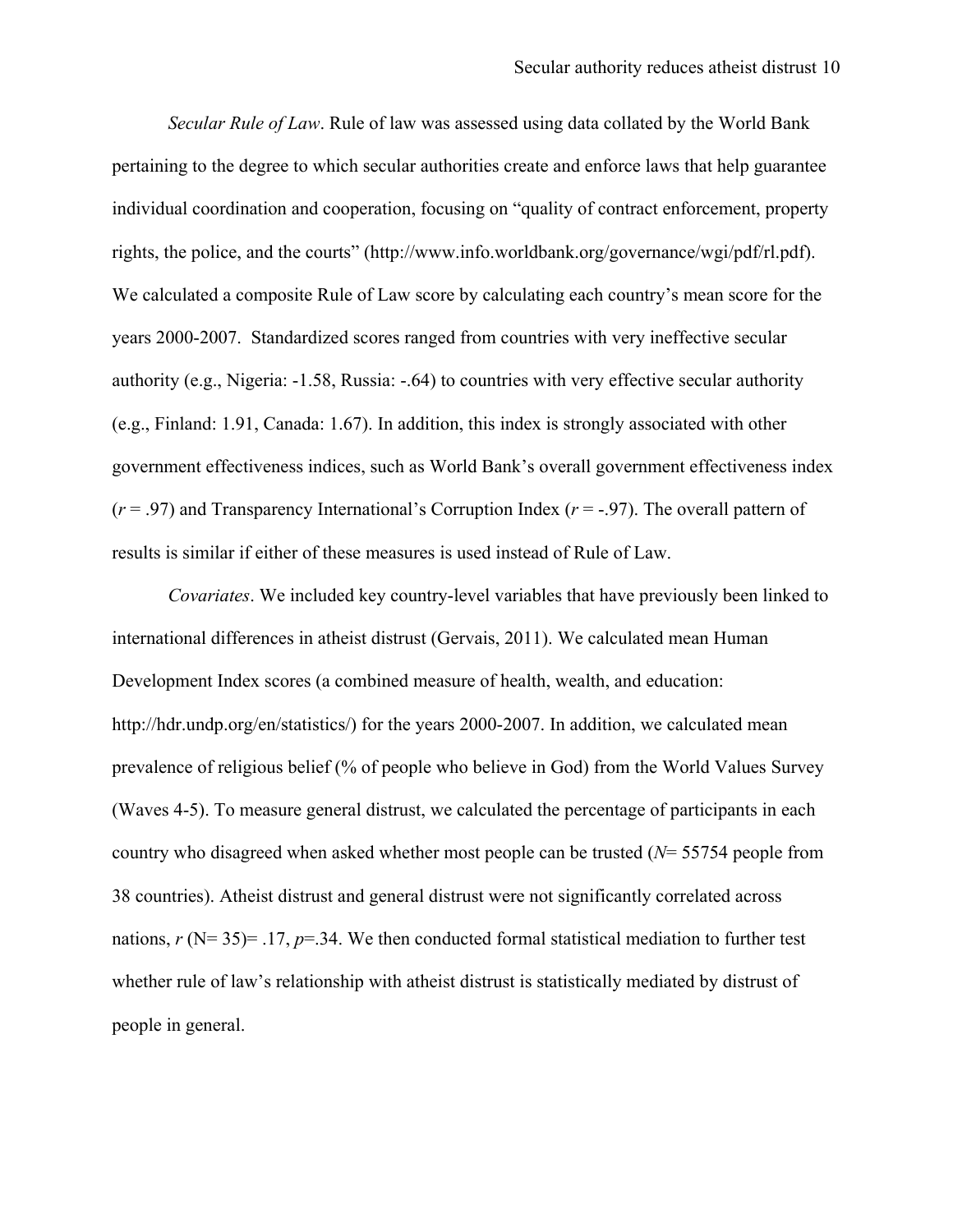#### *Model 2*

We conducted Model 2 with two primary goals in mind. First, we tested whether the results of Model 1 were robust to a host of individual-level socio-demographic controls (see below for more details about this procedure). Second, in addition to human development and religious belief, we assessed country-level individualism, which in previous research has been found to predict a reduction in atheist distrust (Gervais, 2011). The general distrust measure was not included because including this variable while also controlling for individual-level background variables would have dramatically reduced our sample size.

*Political Intolerance of Atheists***.** We used a previously published country-by-country measure (Gervais, 2011) derived from Wave 4 (1999-2004) of the World Values Survey. This measure utilized the same World Values Survey item assessed in Model 1, however Gervais (2011) controlled for a number of individual differences by selecting only participants who indicated belief in God (total *N*= 40,271), and regressing endorsement of the statement on age, sex, income, education, and frequency of attendance at religious services, saving unstandardized residuals. These residuals, averaged at the country level, provide a country-by-country measure of atheist political intolerance among believers, with important individual controls. This measure includes 54 countries representing all habitable continents and most of the world's population; countries span the entire spectrum from little intolerance towards atheists (Denmark: -1.34) to substantial intolerance (Indonesia: 1.10).

*Secular Rule of Law***.** We assessed the same country-by-country index as in Model 1, except that Model 2 relied on the earliest index available from the World Bank (from the year 1996) for all 54 countries included.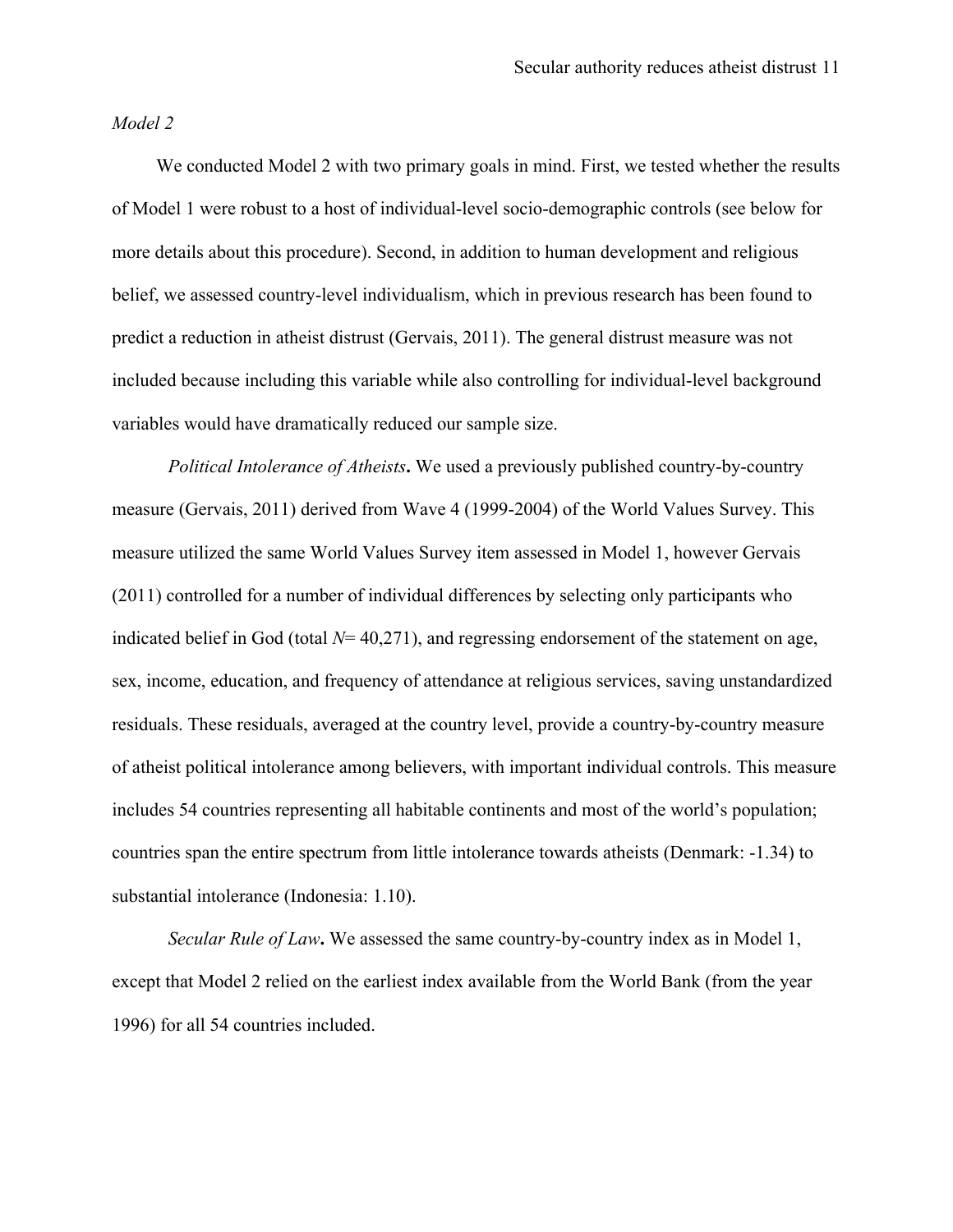*Covariates***.** In addition to socio-demographic development (54 countries rated on the UN Human Development Index), and prevalence of religious belief (% individuals who believe in God, from the World Values Survey; 54 countries), Model 2 also assessed individualism (39 countries taken from http://www.geert-hofstede.com/), which independently predicts reduced atheist distrust (Gervais, 2011).

### **Results**

*Model 1*. Without inclusion of the covariates, rule of law strongly predicted reduced atheist distrust,  $\beta$ = -.57,  $p$  < .001 (see Figure 1). In this analysis, rule of law alone explained 30% of the variance (adjusted  $R^2$ ) in global political intolerance of atheists among religious believers. Next, we tested whether this effect was robust to international differences in socio-demographic development, country-level religious involvement, and to general distrust of others by regressing atheist distrust on these predictor variables (Table 1). Rule of law remained a significant unique predictor of reduced atheist distrust among religious believers, *β*= -.57, *p* = .005. We also tested whether general distrust for others mediated the relationship between effective rule of law and atheist distrust, controlling for socio-demographic development and prevalence of religious belief. Bootstrapping analysis using 5000 resamples (Preacher & Hayes, 2008) revealed that general distrust did not mediate the relationship between effective rule of law and atheist distrust, 95% percentile confidence interval of the indirect effect: -.03 to .22. The evidence was consistent with the interpretation that the effect of rule of law on reduced intolerance of atheists was not attributable to international differences in human development, religious belief, or general distrust of other people.

*Model 2.* Without inclusion of the covariates, secular rule of law accounted for 47% of the variance (adjusted  $R^2$ ) in worldwide political intolerance of atheist distrust,  $\beta$ = -.70, *p* < .001.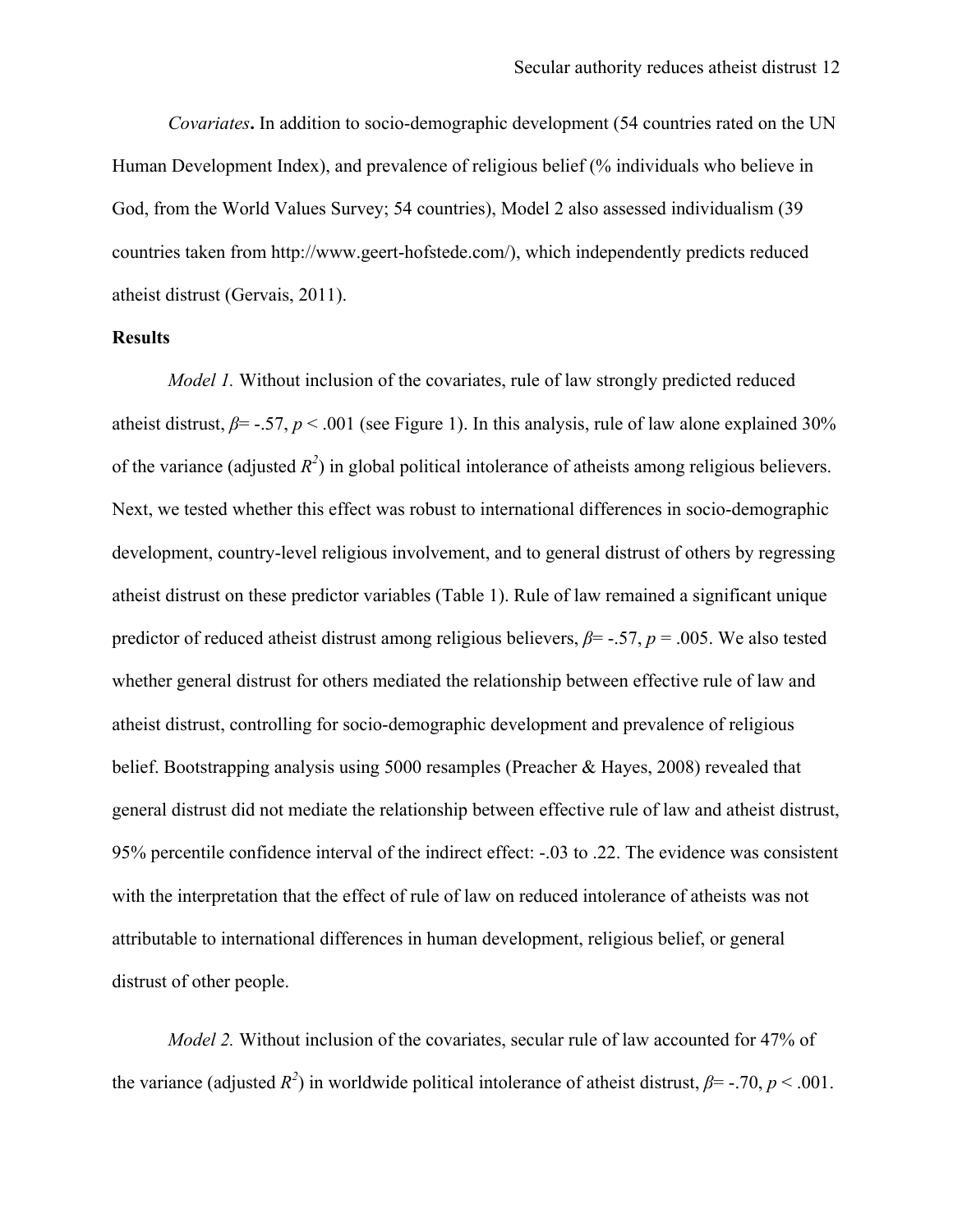In a regression model with rule of law and all additional covariates entered simultaneously, only rule of law exerted a significant unique effect on atheist distrust, *β*= -.44, *p*= .04 (Table 2). This effect was not attributable to greater levels of human development, higher individualism, or reduced religious belief found in countries with more effective governments, despite the fact that these variables were inter-correlated (see Table 3), and independently predicted reduced atheist distrust in previous research that did not include secular rule of law (Gervais, 2011). Of particular interest, these results emerged when analyzing political intolerance of atheists solely among religious believers. Furthermore, we found no significant interaction between rule of law and country-level prevalence of religious belief in predicting atheist distrust (*p*= .83). In other words, believers in countries with ineffective secular rule of law are more intolerant of atheists compared to equally fervent believers in countries with effective secular rule of law. In sum, political intolerance of atheists is attenuated in countries with secular authorities capable of effectively policing their citizens; this relationship between rule of law and distrust of atheists was not explained by international differences in socio-demographic development, prevalence of religious belief, or individualism, all of which have been previously linked to atheist distrust (Gervais, 2011).

#### **Discussion**

Atheists are among the least trusted people where there are religious majorities: that is, in most of the world. Nevertheless, there are marked international differences in the degree to which this distrust is shared. This study demonstrated that the cross-cultural variability in one key distrust measure -- political intolerance of atheists among believers -- could be explained by believers' exposure to effective secular institutions that encourage cooperation among individuals. Worldwide, believers exhibit more political tolerance of atheists in countries with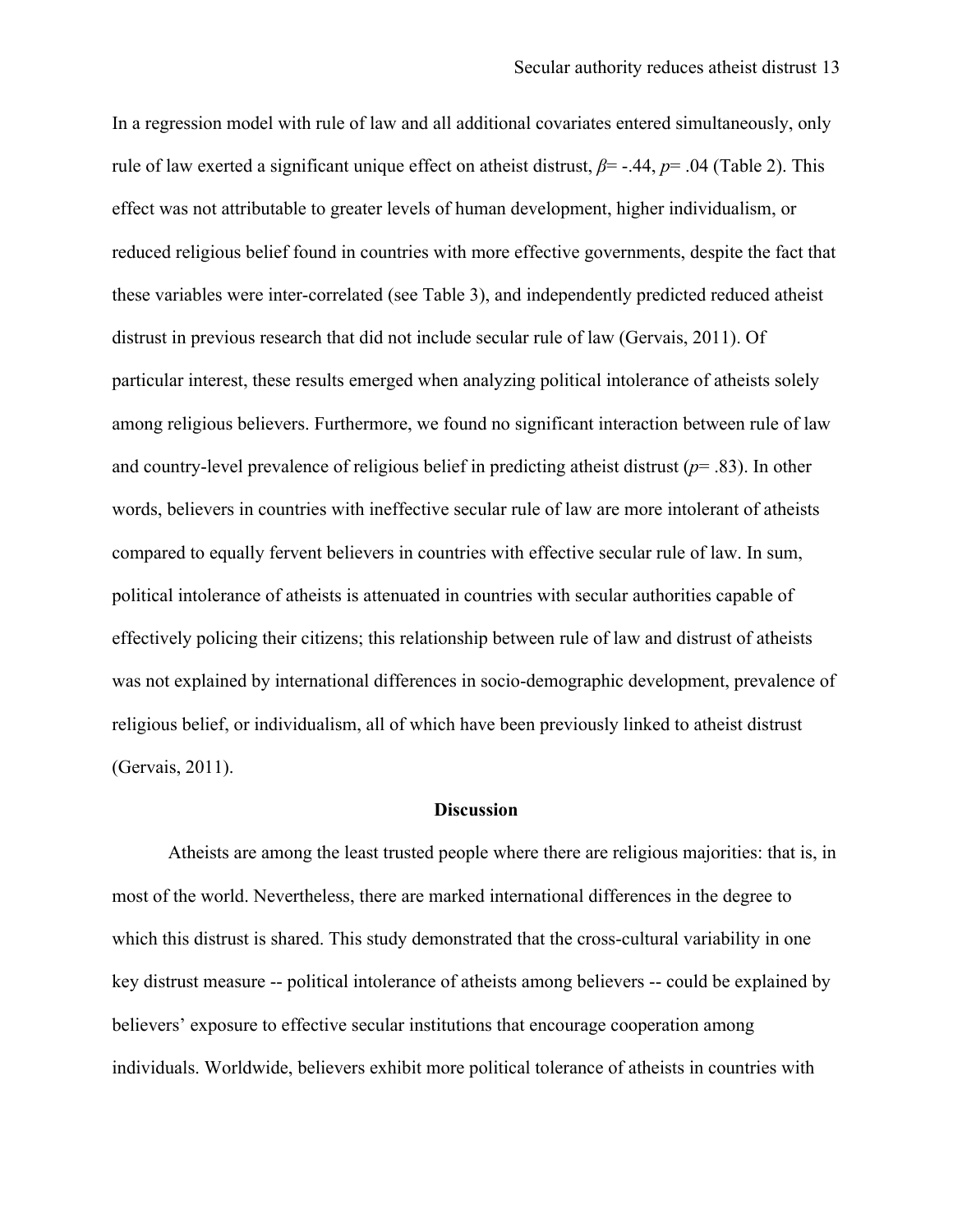governments that can effectively establish a rule of law, holding constant other international predictors of atheist distrust as well as individual-level demographic variables. These effects were not moderated by country-level prevalence of religious believers. This suggests that equally devout believers hold different levels of political tolerance for atheists depending on their societal exposure to effective secular authority. Alternative explanations centering on sociodemographic development, individualism, and general distrust of people were considered, but received no empirical support. Neither is reverse-causation a plausible alternative. There is little a priori reason to expect that greater acceptance of atheists contributes to the establishment of a stronger rule of law in a country. These cross-cultural findings, combined with causal evidence from laboratory studies that experimentally induce reminders of secular authority (Gervais  $\&$ Norenzayan, 2012b), more plausibly suggest that exposure to secular authority reduces atheist distrust among believers.

#### **In Watchful Gods and Governments We Trust**

These findings are relevant not only for explaining the origins of anti-atheist intolerance; they further extend previous research demonstrating that, in some key respects, Gods and governments serve interchangeable psychological and social functions. Awareness of mortality, for example, increases people's tendency to defend the symbols of both their gods and their governments (Greenberg, Porteus, Simon, Pyszczynski, & Solomon, 1995). Furthermore, when people experience threats to their personal sense of psychological control, they seek external sources of control either in their Gods, or in their governments (Kay, et al., 2008; Kay, Shepherd, Blatz, Chua, & Galinsky, 2010). Moreover, when people's faith in their governments is shaken, their belief in a controlling God increases (and vice versa), suggesting interchangeable functions (e.g., Kay, et al., 2010).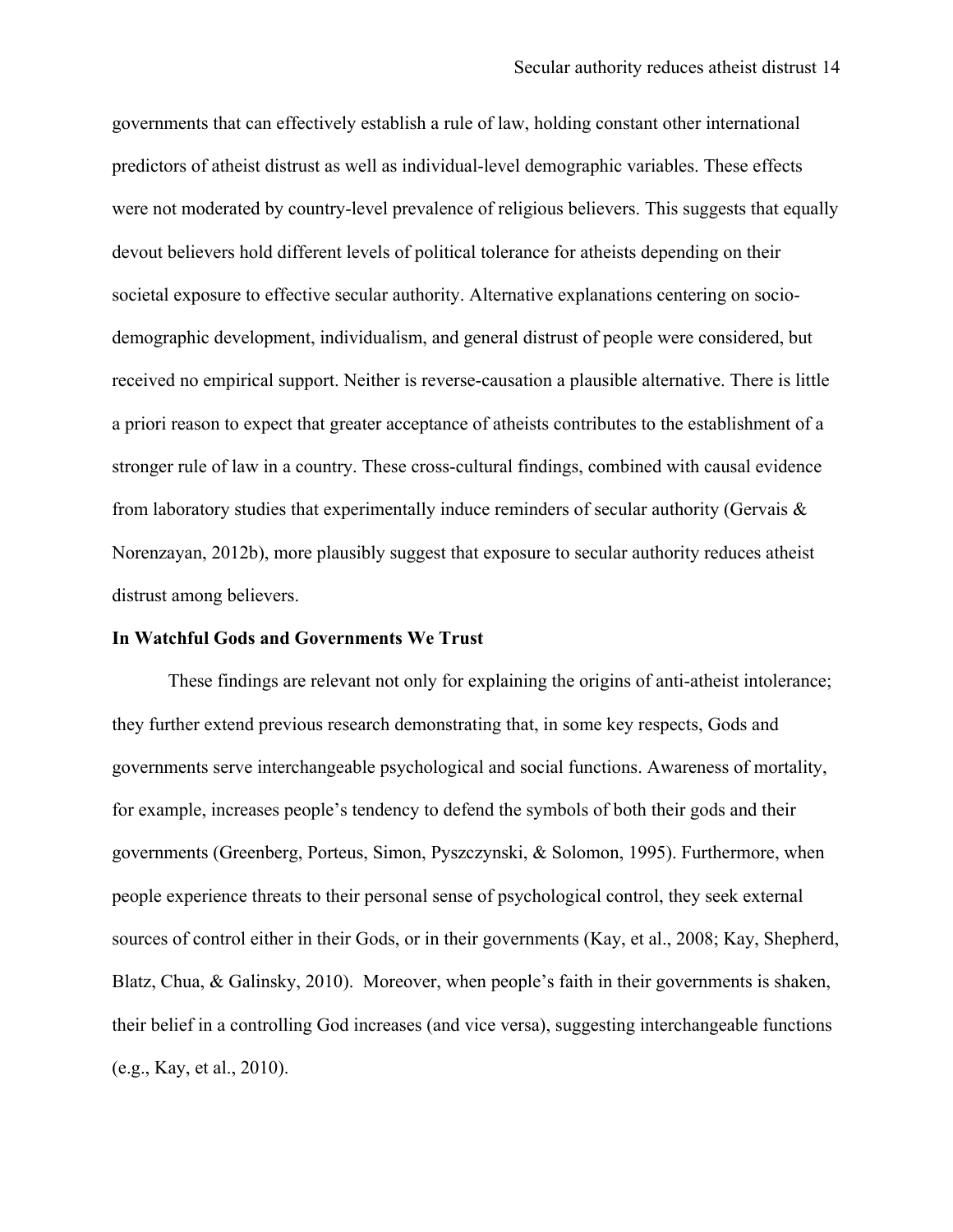The findings of this cross-cultural study, along with studies priming secular authority (Gervais & Norenzayan, 2012b), reveal another, distinct function of both gods and governments: both offer surveillance mechanisms that monitor prosocial interactions among anonymous strangers. These findings also add to a growing literature suggesting that belief in watchful, moralizing gods may have contributed to the process of scaling up of human societies from small foraging bands to large, cooperative groups of anonymous strangers (e.g., Norenzayan & Shariff, 2008; Norenzayan, in press; Roes & Raymond, 2003). Once supernatural surveillance and other religious mechanisms stabilize large cooperative groups, they are able to create a variety of additional secular institutions that can also promote cooperation. These secular institutions, if effective in creating and maintaining high levels of trust, may erode, and sometimes supplant, religion's social and psychological functions, (e.g., Norris & Inglehart, 2004). As a result, several countries in the world, such as in Northern Europe, tend to have effective governments, an erosion of religious belief and practice, and little distrust of atheists.

#### **Limitations and Conclusion**

Surveys are a useful tool for assessing broad national and cross-cultural patterns that also allow for statistical controls. However, survey data are necessarily limited as they are affected by a variety of cognitive and communicative processes that may pose validity threats (Schwarz & Sudman, 1996). Therefore our results should be interpreted with caution, and in combination with other methods for assessing atheist distrust, such as hiring decisions, implicit associations, and indirect ways of measuring trust-related stereotypes (see Gervais et al, 2011). Another limitation is that atheist distrust was measured in the political domain only, as this was the sole item that we could find that directly assessed distrust of atheists across a wide range of cultures. While the willingness to elect individuals for political office is a key facet of trust and cultural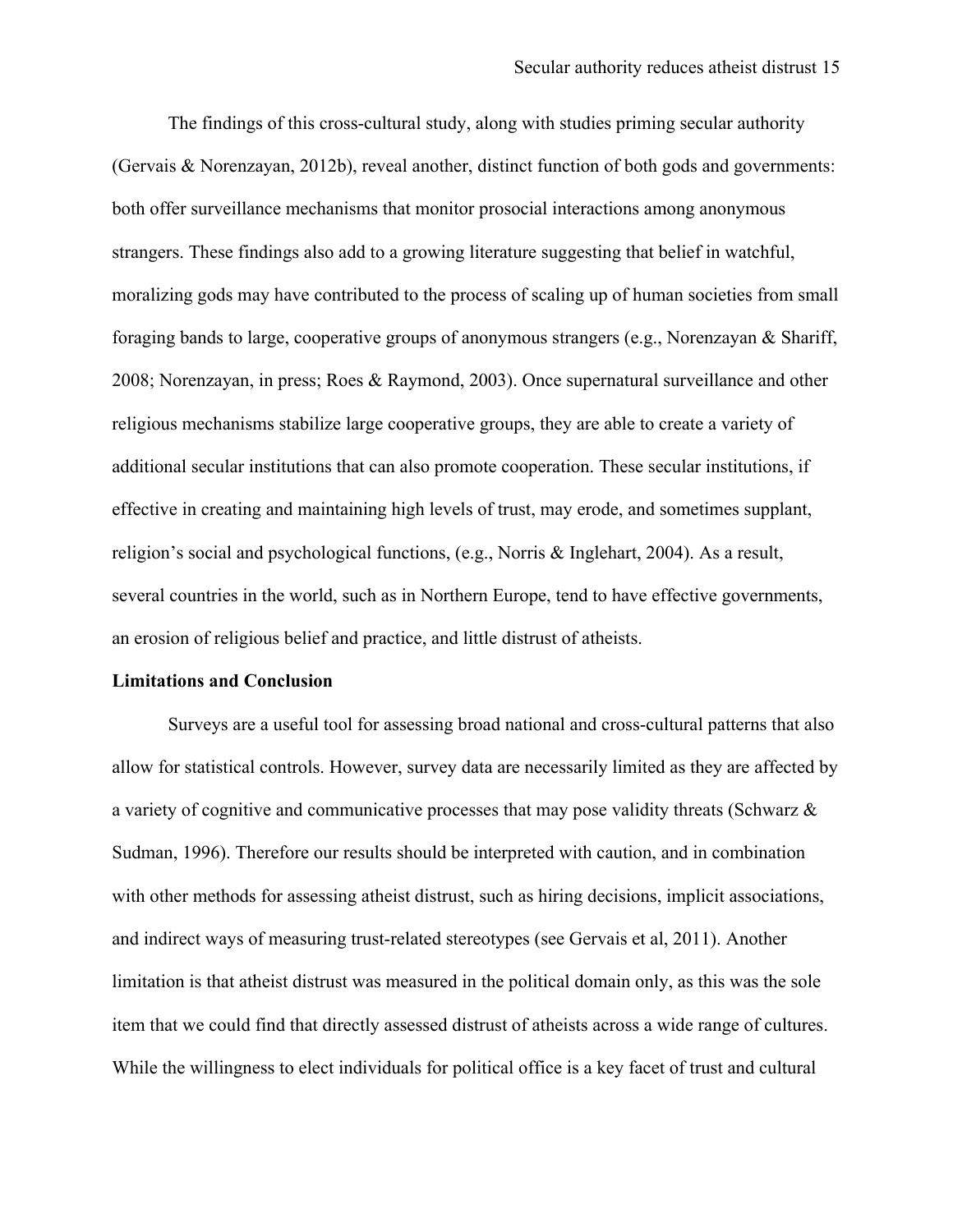acceptance, there are other domains of cooperation that also heavily depend on trust, such as in economic exchange, and teaching of children. Future research could examine the role of secular authority in other domains of social life.

A potentially important variable that was not included in these analyses is country-level economic inequality, which has been found to be another strong positive predictor of religiosity (see Solt, Habel, & Grant, 2011). The question arises, then, whether our results are robust to variation in economic inequality. Including this additional national-level variable was unfeasible given the small cross-national sample sizes we were working with. It can be argued that conceptually, rule of law and inequality are to some extent overlapping constructs, because a strong rule of law assumes public accountability, which leads to restrictions on large economic disparities. Moreover, in our analyses we partly addressed this omission by controlling for human development, which is more sensitive to economic disparities than country-level GDP. Much larger cross-cultural samples are needed to more adequately tease apart effects of economic inequality from human development and rule of law. We leave this interesting question open for future research.

Another limitation was the correlational nature of the findings. While causality cannot be inferred from the present data, we do note that several counter-explanations (human development, individualism, general distrust) were considered but did not receive support. Furthermore, in other studies, experimentally induced reminders of secular authority were found to reduce atheist distrust (Gervais & Norenzayan, 2012b). Both of these findings are consistent with the hypothesis that the causal arrow runs from secular rule of law to lower distrust of atheists.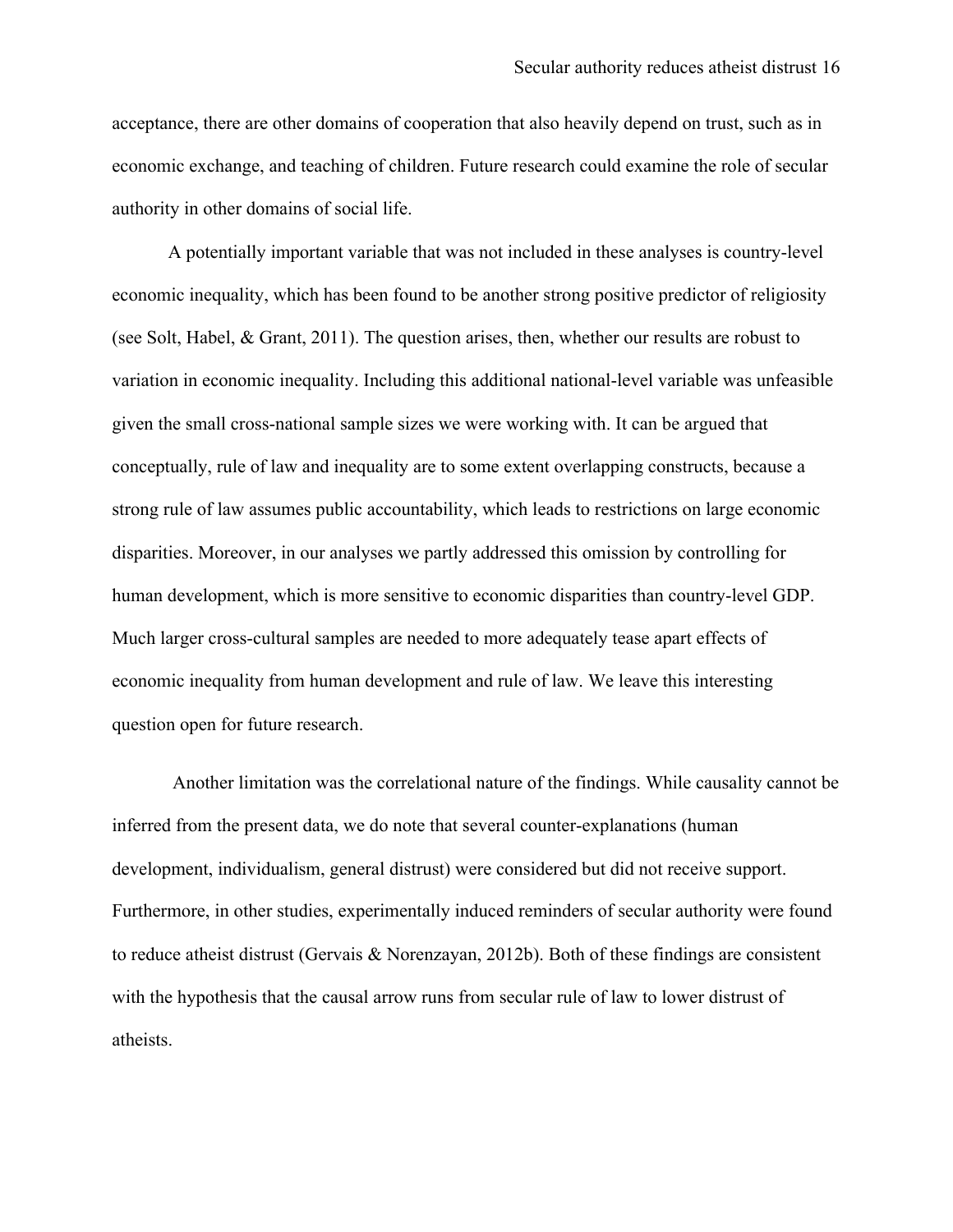Both watchful gods and watchful governments can keep people honest and encourage cooperative behavior towards strangers. Given that religion's prosocial effects lead to atheist distrust (Gervais, et al., 2011; Norenzayan & Gervais, 2012b), and given the compensatory relationship between religious and secular prosociality (e.g., Norris & Inglehart, 2004; Kay et al, 2010), the establishment of reliable secular authority decreases believers' rejection of atheists. The present study helps us explain cross-cultural variability in an important but often neglected prejudice that is linked to prosocial religions: intolerance of atheists.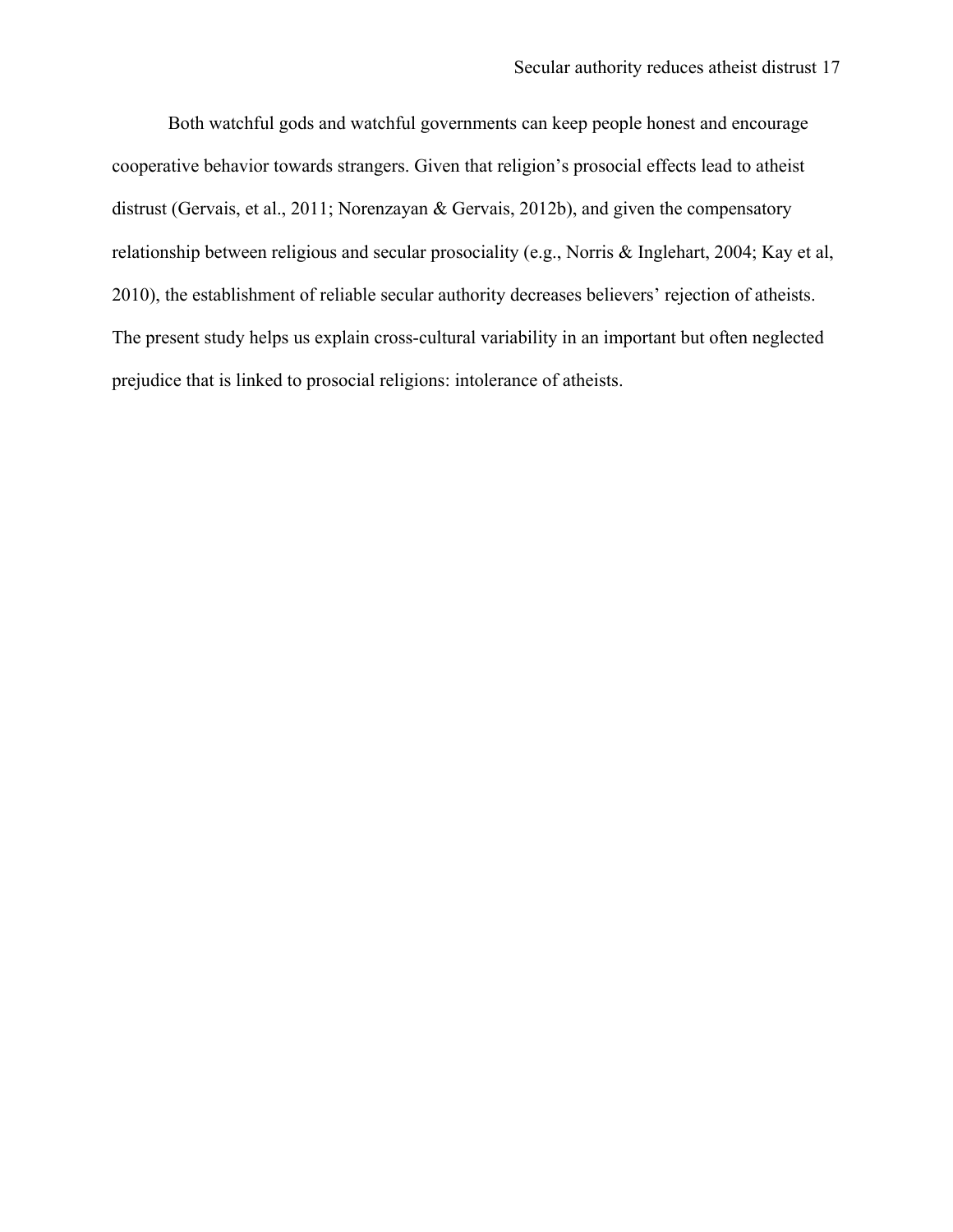# **Acknowledgements**

This research was supported by two Social Sciences and Humanities Research Council of

Canada grants (410-2010-0297, and 895-2011-1009) to A.N.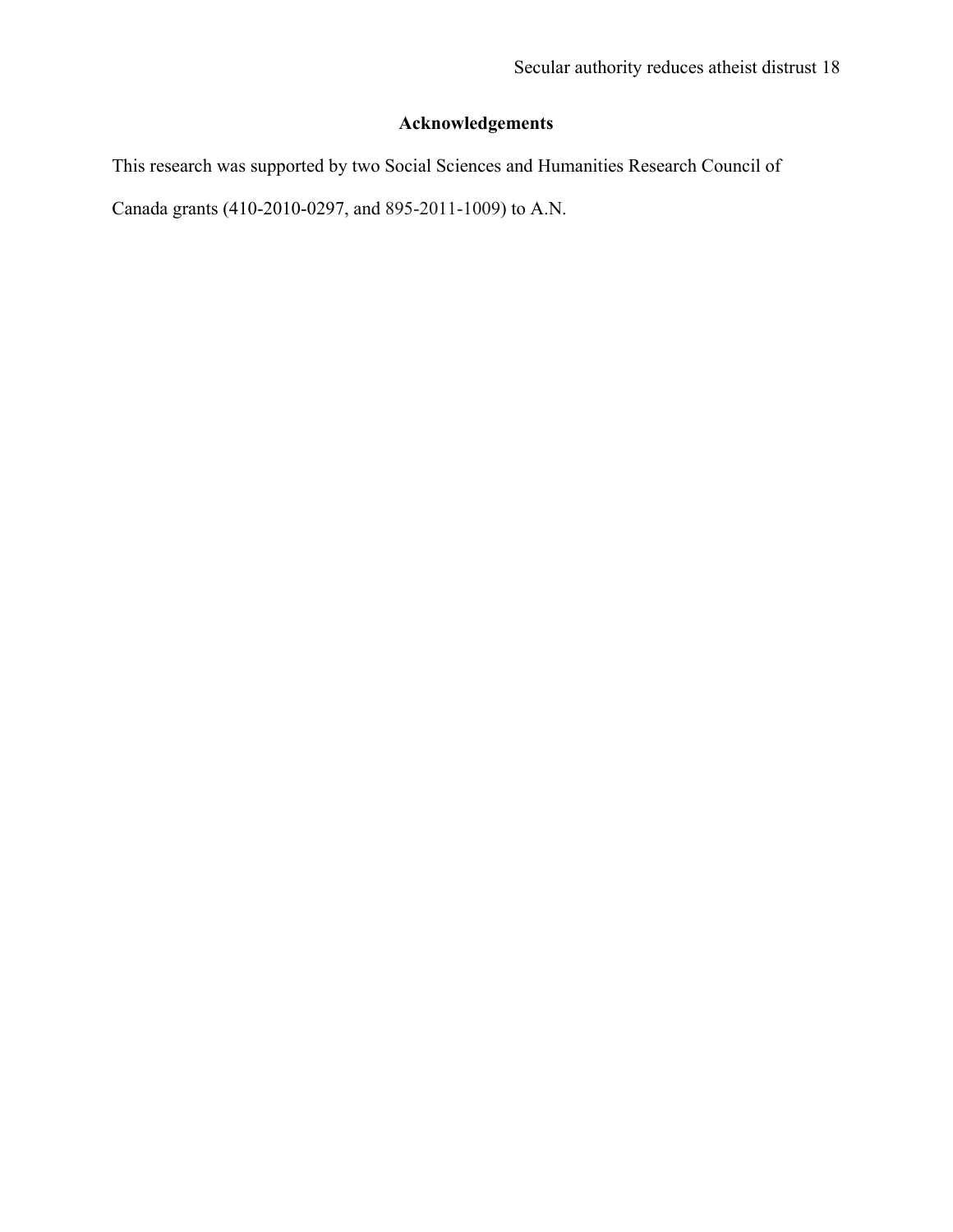#### **References**

Axelrod, R. (1984). *The evolution of cooperation*. Cambridge, MA: Basic Books.

- Bateson, M., Nettle, D., & Roberts, G. (2006). Cues of being watched enhance cooperation in a real-world setting. *Biology Letters, 2,* 412-414
- Bering, J. (2011). *The belief instinct: The psychology of souls, destiny, and the meaning of life*. The New York: Norton.
- Bulbulia J. & Sosis, R. (2011). Signalling theory and the evolutionary study of religions. *Religion, 41*, 363–388.
- Cottrell, C. A. & Neuberg, S. L. (2005). Different emotional reactions to different groups: A sociofunctional threat-based approach to "prejudice." *Journal of Personality and Social Psychology, 88,* 770-789.
- Cottrell, C. A., Neuberg, S. L., & Li, N. P. (2007). What do people desire in others? A sociofunctional perspective on the importance of different valued characteristics. *Journal of Personality and Social Psychology, 92,* 208-231.
- Edgell, P., Gerteis, J., & Hartmann, D. (2006). Atheists as "other": Moral boundaries and cultural membership in American society. *American Sociological Review, 71*, 211–234.
- Gervais, W. M. (2011). Finding the faithless: Perceived atheist prevalence reduces anti-atheist prejudice. *Personality and Social Psychology Bulletin, 37,* 543-556.
- Gervais, W. M., & Norenzayan, A. (2012a). Like a camera in the sky? Thinking about God increases public self-awareness and socially desirable responding. *Journal of Experimental Social Psychology, 48,* 298-302.
- Gervais, W. M. & Norenzayan, A. (2012b). Reminders of secular authority reduce believers' distrust of atheists. *Psychological Science*, 23(5) 483–491.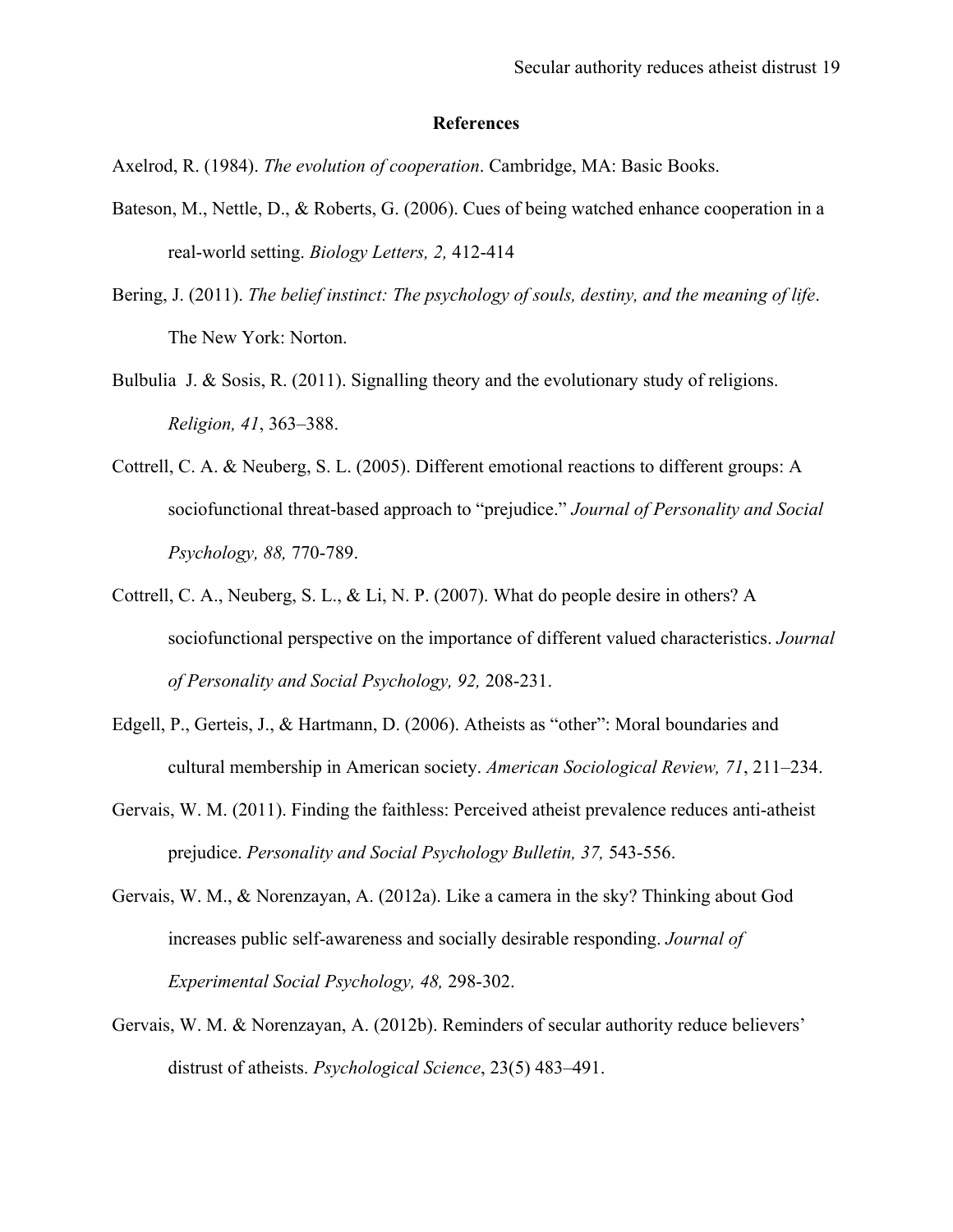- Gervais, W. M., Shariff, A. F., & Norenzayan, A. (2011). Do you believe in atheists? Distrust is central to anti-atheist prejudice. *Journal of Personality and Social Psychology, 101,*  1189-1206*.*
- Greenberg, J., Porteus, J. Simon, L., Pyszczynski, T., & Solomon, S. (1995). Evidence of a terror management function of cultural icons: The effects of mortality salience on the inappropriate use of cherished cultural symbols. *Personality and Social Psychology Bulletin, 21,* 1221-1228.
- Haley, K. J. & Fessler, D. M. T. (2005). Nobody's watching? Subtle cues affect generosity in an anonymous economic game. *Evolution and Human Behavior, 26*, 245–256.
- Henrich, J. 2009. The evolution of costly displays, cooperation, and religion: Credibility enhancing displays and their implications for cultural evolution. *Evolution and Human Behavior 30*, 244–260.
- Henrich, N. & Henrich, J. (2007). *Why humans cooperate*. Oxford University Press.
- Hoffman, E., McCabe, K., Shachat, K., & Smith, V. (1994). Preferences, property rights, and anonymity in bargaining games. *Games and Economic Behavior, 7,* 346-380.
- Inglehart, R. F., Basanez, M., Diez-Medrano, J., Halman, L., & Luijkx, R. (2004). *Human Beliefs and Values: a Cross-cultural Sourcebook based on the 1999-2002 Value Surveys.* Mexico City: Siglo XXI.
- Johnson, D. D. P. & Bering, J. M. (2006). Hand of God, mind of man: Punishment and cognition in the evolution of cooperation. *Evolutionary Psychology, 4,* 219-233.
- Kay, A. C., Gaucher, D., Napier, J. L., Callan, M. J., & Laurin, K. (2008). God and the government: Testing a compensatory control mechanism for the support of external systems. *Journal of Personality and Social Psychology, 95*, 18-35.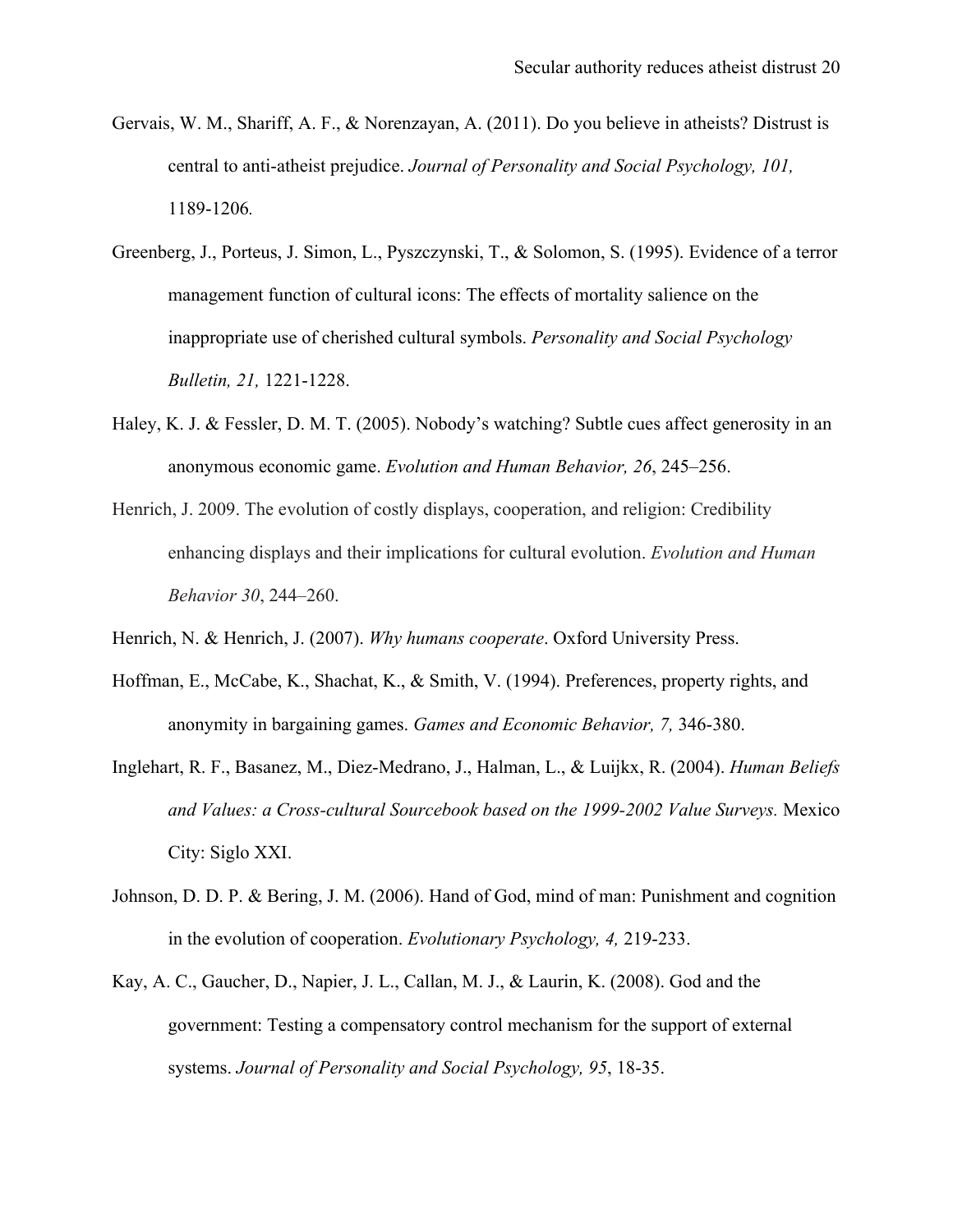- Kay, A. C., Shepherd, S., Blatz, C. W., & Chua, S. N. (2010). For God (or) country: The hydraulic relation between government instability and belief in religious sources of control. *Journal of Personality and Social Psychology*, 5, 725-739.
- McKay, R., Efferson, C., Whitehouse, H. & Fehr, E. (2011). Wrath of God: Religious primes and punishment. *Proceedings of the Royal Society B: Biological Sciences, 278*, 1858–1863*.*
- Norenzayan, A. & Shariff, A. F. (2008). The origin and evolution of religious prosociality. *Science, 322*, 58-62.
- Norenzayan, A., & Gervais, W. (2012). The cultural evolution of religion. In E. Slingerland  $\&$ M.Collard (Eds.) *Creating concilience: Integrating science and the humanities* (pp. 243- 265)*.* Oxford: Oxford University Press.
- Norenzayan, A., & Gervais, W. M. (2013). The origins of religious disbelief. *Trends in Cognitive Sciences, 17*, 20-25.
- Norenzayan, A. (in press). *Big Gods: How religion transformed cooperation and conflict*. Princeton, NJ: Princeton University Press.
- Norris, P. & Inglehart, R. (2004). *Sacred and secular: Religion and politics worldwide*. Cambridge: Cambridge University Press.
- Piazza, J., Bering, J. M., & Ingram, G. (2011). "Princess Alice is watching you": Children's belief in an invisible person inhibits cheating. *Journal of Experimental Child Psychology*, *109*, 311–320.
- Pichon, I., Boccato, G., & Saroglou, V. (2007). Nonconscious influences of religion on prosociality: A priming study. *European Journal of Social Psychology, 37,* 1032-1045.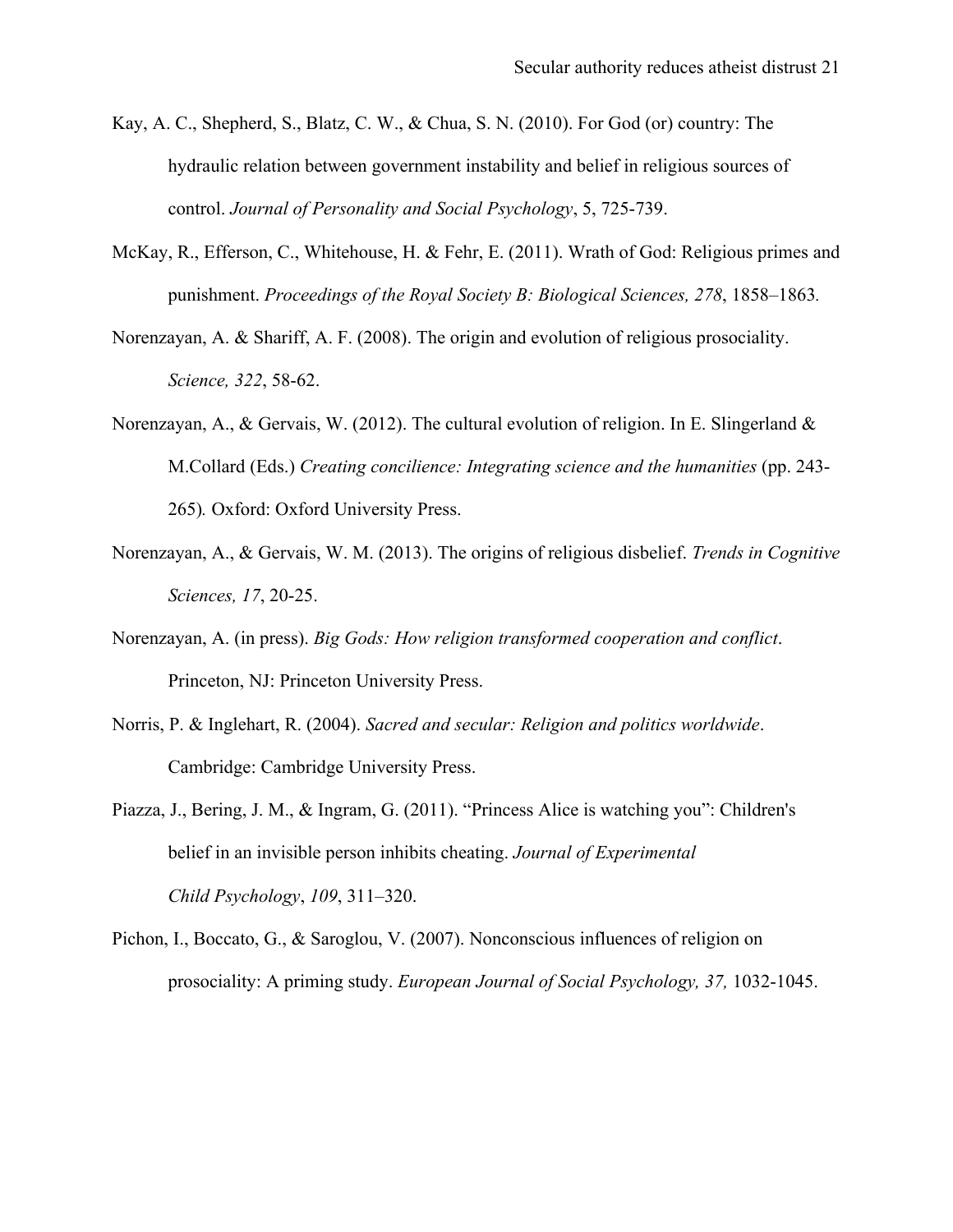- Preacher, K. J. & Hayes, A. F. (2008.) Asymptotic and resampling strategies for assessing and comparing indirect effects in multiple mediator models. *Behavioral Research Methods, 40*, 879- 889.
- Purzycki, B. G., & Arakchaa, T. (in press). Ritual behavior and trust in the Tyva Republic. *Current Anthropology*.
- Purzycki, B. G., Finkel, D., Shaver J., Wales, N. Cohen, A. B., & Sosis, R. (2012). What does God know? Supernatural agents' perceived access to socially strategic and nonstrategic information. *Cognitive Science, 36*, 846–869*.*
- Randolph-Seng, B. & Nielsen, M. E. (2007) Honesty: One effect of primed religious representations. *The International Journal for the Psychology of Religion* 17, 303–15.
- Roes, F. L. & Raymond, M. (2003). Belief in moralizing gods. *Evolution and Human Behavior, 24*, 126–35.
- Schaller, M., & Neuberg, S. L. (2008). Intergroup prejudices and intergroup conflicts. In C. Crawford & D. L. Krebs (Eds.), *Foundations of evolutionary psychology* (pp. 399- 412). Mahwah NJ: Lawrence Erlbaum Associates.
- Schwarz, N., & Sudman, S. (Eds.) (1996). *Answering questions: Methodology for determining cognitive and communicative processes in survey research*. San Francisco: Jossey-Bass.
- Schloss, J. P., & Murray, M. J. (2011). Evolutionary accounts of belief in supernatural punishment: A critical review. *Religion, Brain, & Behavior, 1*, 46-99.
- Shariff, A. F. & Norenzayan, A. (2007) God is watching you: Priming God concepts increases prosocial behavior in an anonymous economic game. *Psychological Science,* 18, 803– 809.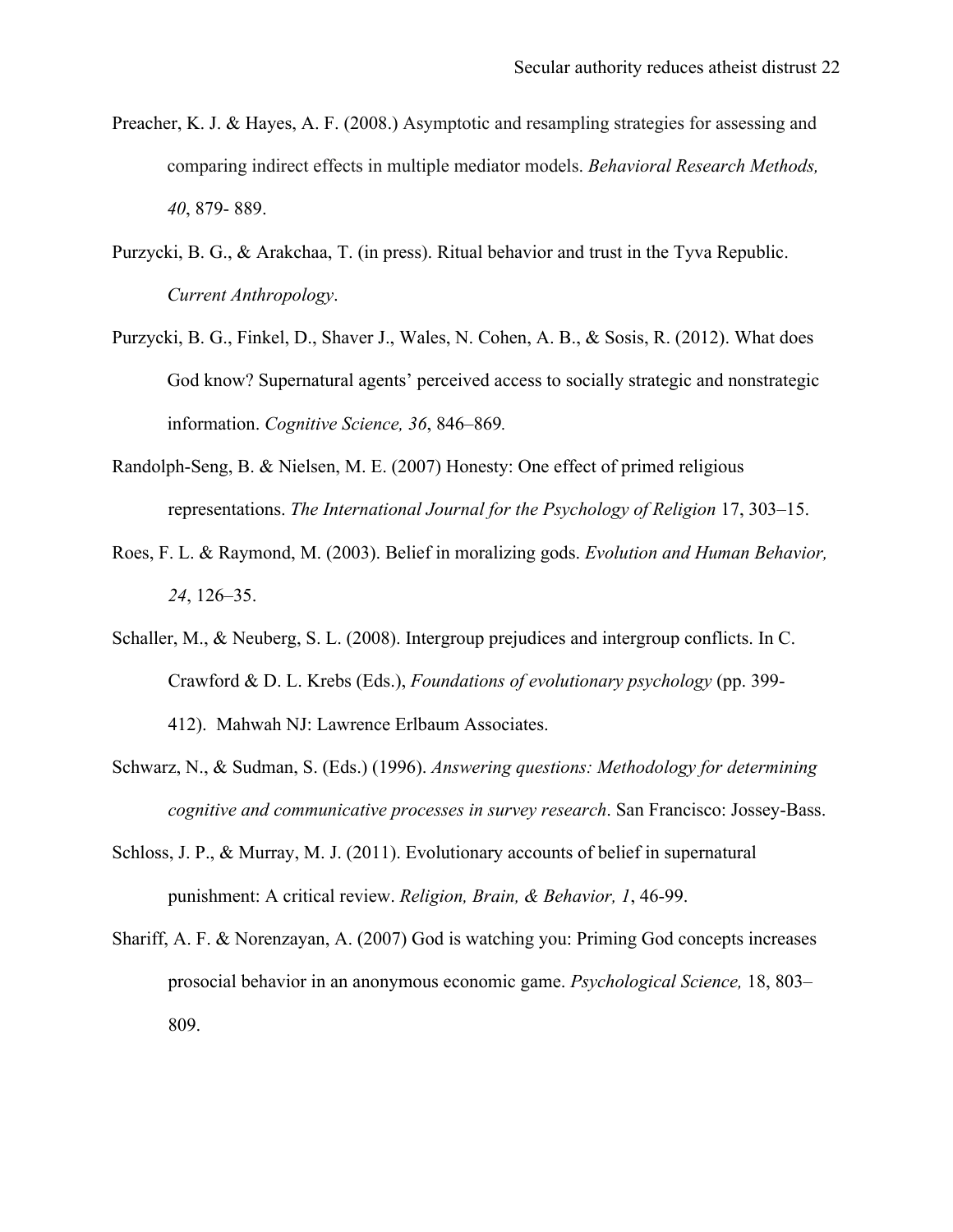- Simpson, J. A. (2007). Psychological foundations of trust. *Current Directions in Psychological Science, 16,* 264-268.
- Solt, F., Habel, F., and Grant, J. T. (2011). Economic inequality, relative power, and religiosity. *Social Science Quarterly, 92*, 447-465.
- Sosis, R. (2005). Does religion promote trust? The role of signaling, reputation, and punishment. *Interdisciplinary Journal of Research on Religion, 1*, 1 – 30.
- Sosis, R., & Alcorta, C. (2003). Signaling, solidarity, and the sacred: The evolution of religious behavior. *Evolutionary Anthropology, 12*, 264– 274.
- Tan, J. H. W. & Vogel, C. (2008). Religion and trust: An experimental study. *The Journal of Economic Psychology, 29,* 832-848*.*
- Triandis, H. C. (1993). *Culture and Social Behavior*. New York: McGraw-Hill.
- Zhong, C., Bohns, V. K., & Gino, F. (2010). Good lamps are the best police: Darkness increases dishonesty and self-interested behavior. *Psychological Science, 21,* 311-314.
- Zuckerman, P. (2007). Atheism: Contemporary numbers and patterns. In M. Martin (Ed.), *The Cambridge Companion to Atheism* (pp. 47-65). Cambridge: Cambridge University Press.

Zuckerman, P. (2008). *Society without God*. New York: New York University Press.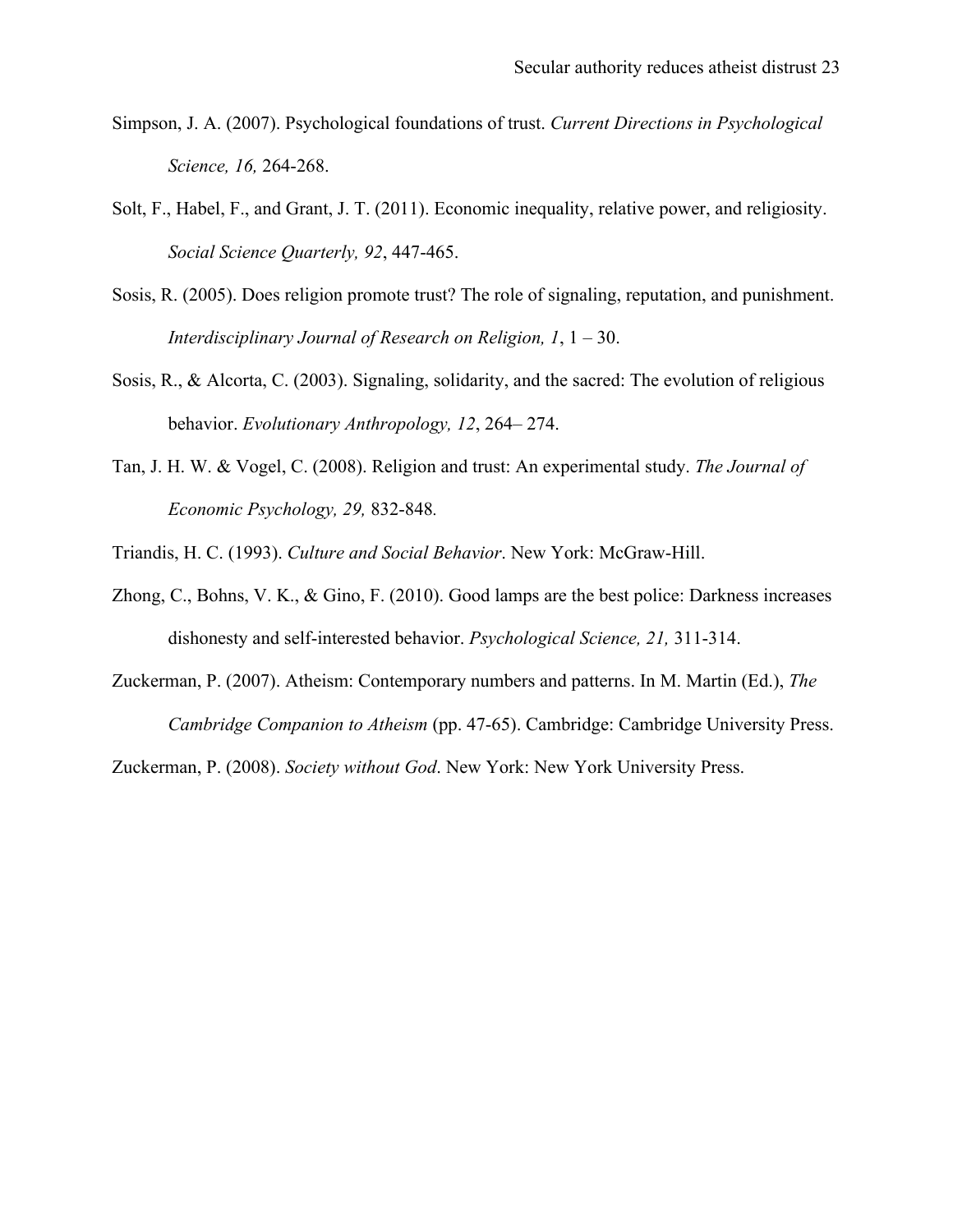**Table 1:** Effective secular rule of law uniquely predicts reduced political intolerance of atheists among religious believers across countries  $(N = 31)$  and controlling for percentage of religious believers, human development, and general distrust (Model 1).

| <b>Measure</b>                 | B       | SE(B) | ß      | t    | p    |
|--------------------------------|---------|-------|--------|------|------|
|                                |         |       |        |      |      |
| Rule of Law<br>$(2000 - 2007)$ | $-38$   | .74   | $-.51$ | 3.06 | .005 |
| %Religious                     | 1.63    | .58   | .41    | 2.81 | .009 |
| <b>Believers</b>               |         |       |        |      |      |
| Human                          | $-.73$  | .34   | $-.29$ | 2.14 | .04  |
| Development                    |         |       |        |      |      |
| General<br>Distrust            | $-1.32$ | .85   | $-.27$ | 1.56 | .13  |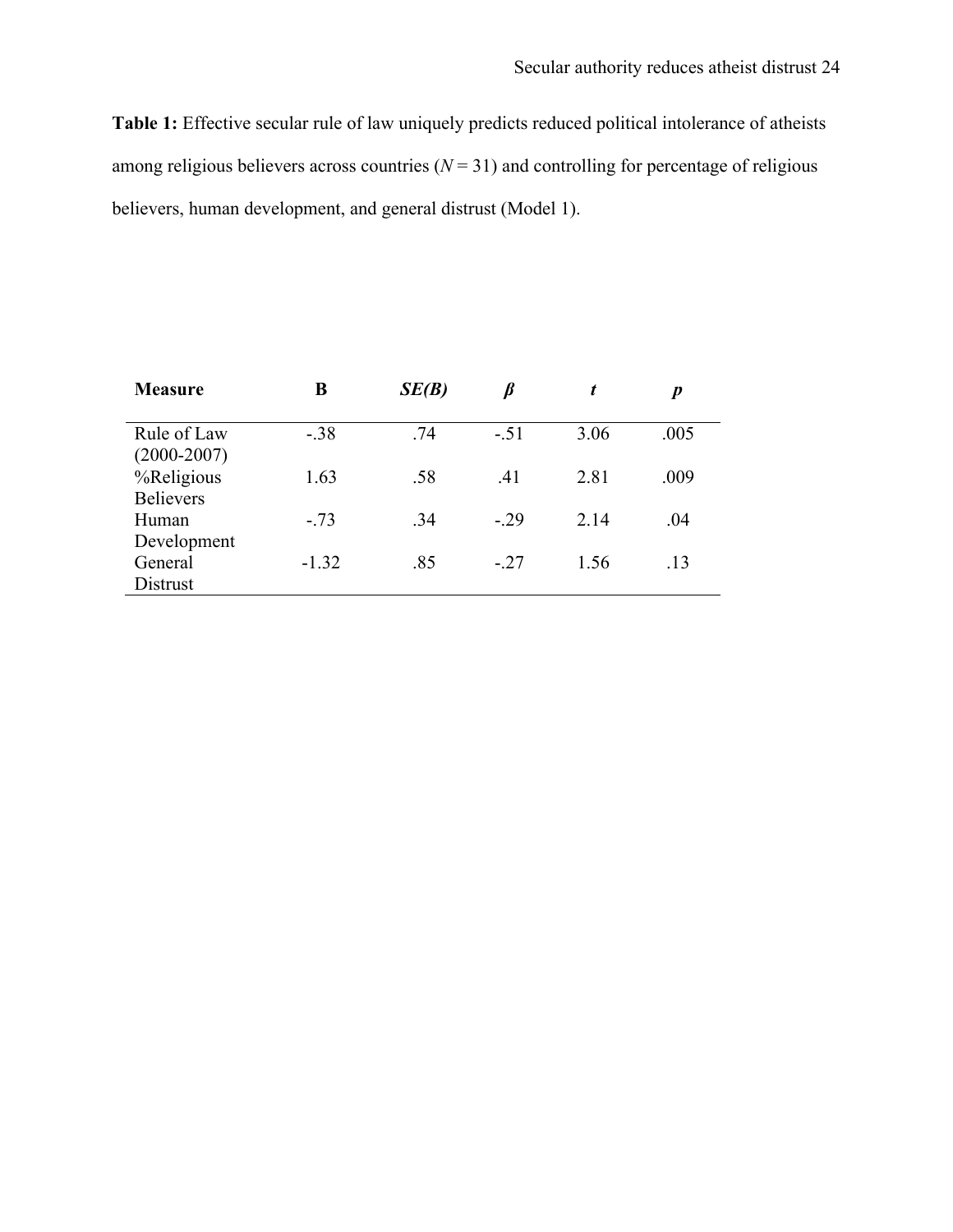**Table 2.** Effective secular rule of law uniquely predicts reduced political intolerance of atheists among religious believers across countries  $(N = 39)$ , controlling for several country-level covariates (percentage of believers, individualism, human development) and individual level covariates (age, sex, income, education, and frequency of attendance at religious services) (Model 2).

|                  | B       | SE(B)   |        |      |     |
|------------------|---------|---------|--------|------|-----|
| Rule of Law      | $-.28$  | .13     | $-44$  | 2.12 | .04 |
| (1996)           |         |         |        |      |     |
| %Religious       | .007    | .003    | 21     | 193  | .06 |
| <b>Believers</b> |         |         |        |      |     |
| Individualism    | $-.004$ | $-.004$ | $-.17$ | 1.10 | .28 |
| Human            | $-.74$  | .84     | $-.17$ | .89  | .38 |
| Development      |         |         |        |      |     |
|                  |         |         |        |      |     |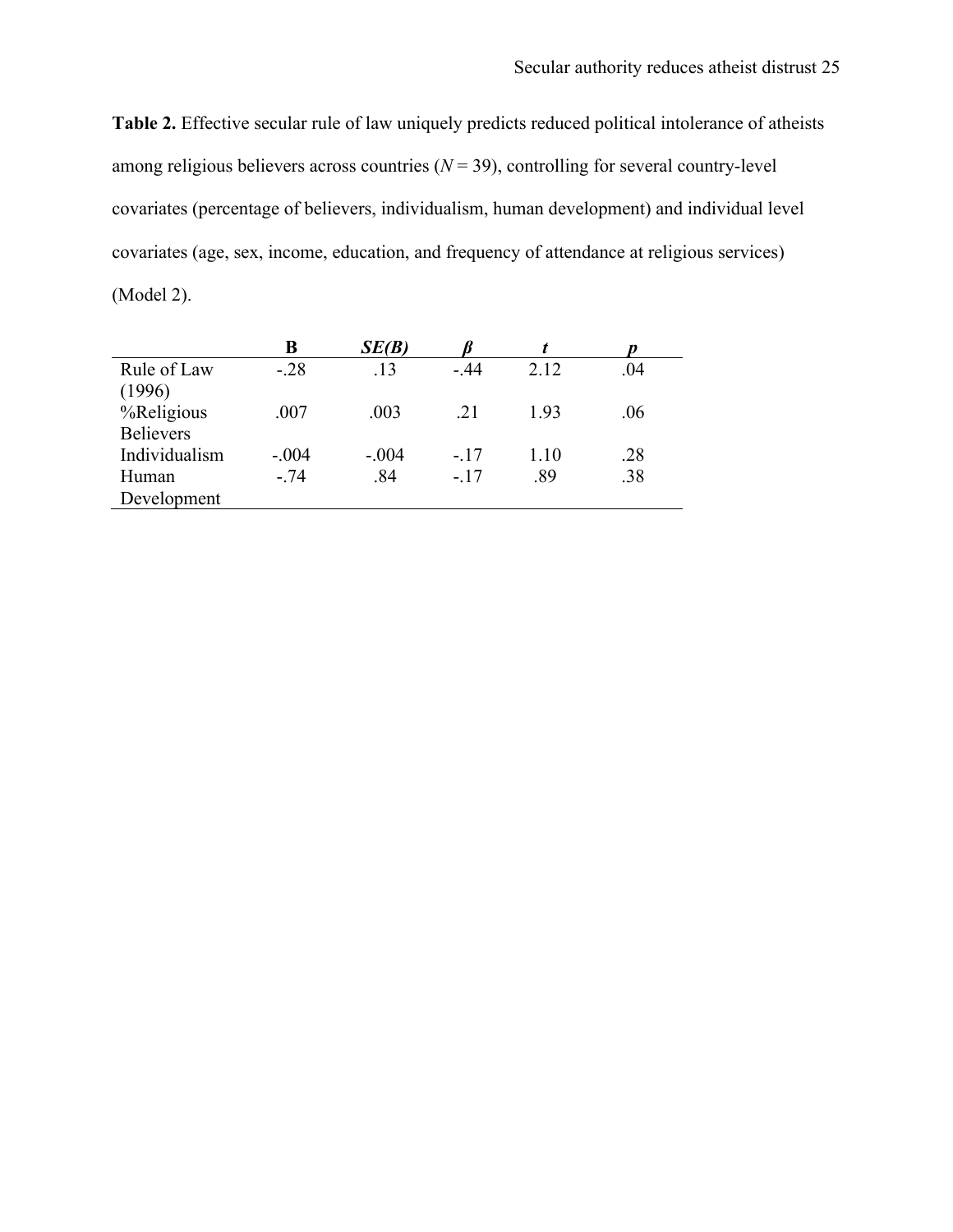**Table 3**. Zero-order intercorrelations among the variables (Model 2).

|                                         | HDI    | % Religious | Individualism | Rule of Law |
|-----------------------------------------|--------|-------------|---------------|-------------|
|                                         |        |             |               | (1996)      |
| Political<br>Intolerance of<br>Atheists | $-.63$ | .45         | $-.64$        | $-.70$      |
| Human<br>Development                    |        | $-.36$      | .64           | .80         |
| % Religious<br><b>Believers</b>         |        |             | $-24$         | $-.34$      |
| Individualism                           |        |             |               | .73         |